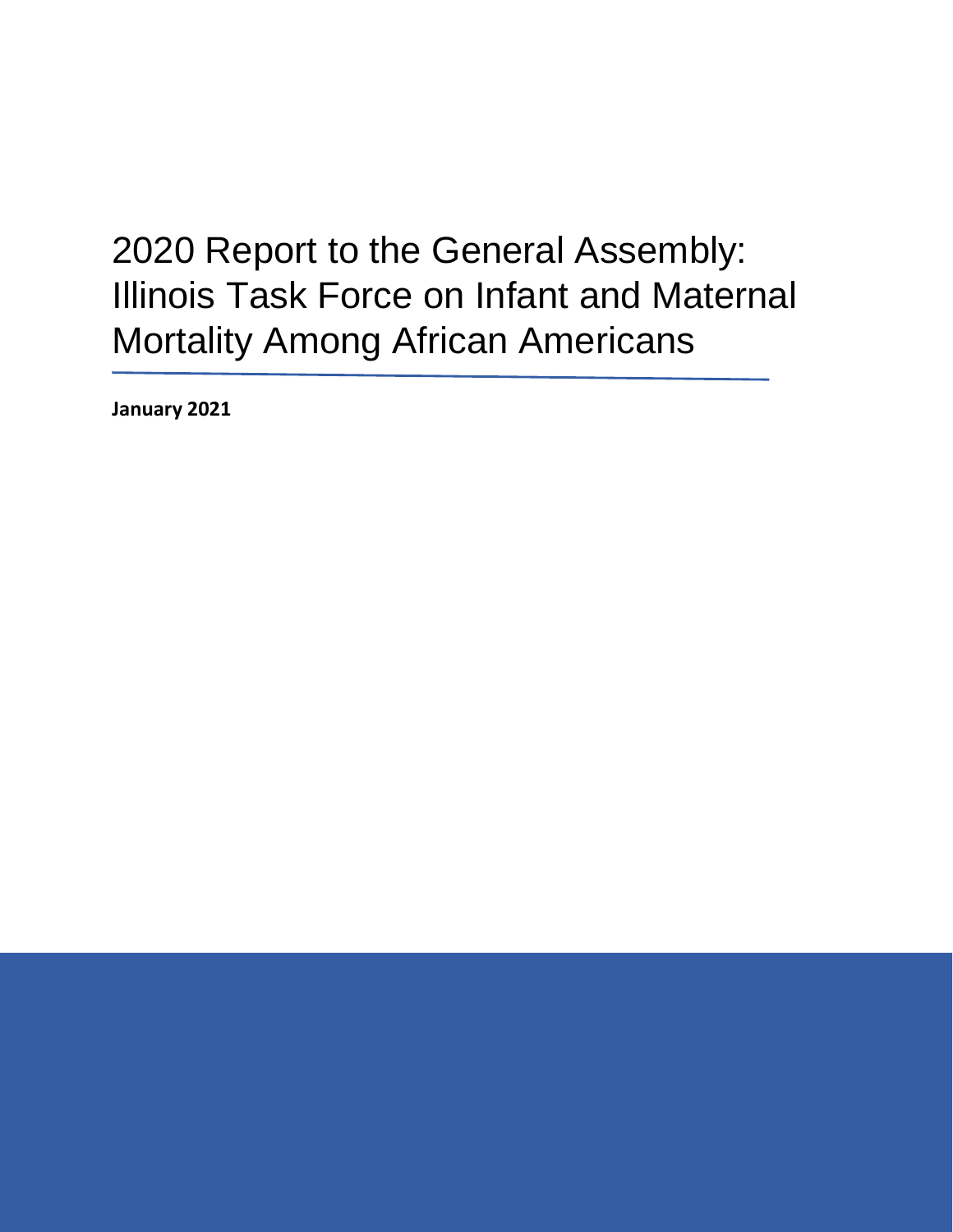# **Contents**

| Appendix 2: Appendix 2: Subcommittee Members, Meeting Attendees and Meeting Dates 19 |  |
|--------------------------------------------------------------------------------------|--|
|                                                                                      |  |
|                                                                                      |  |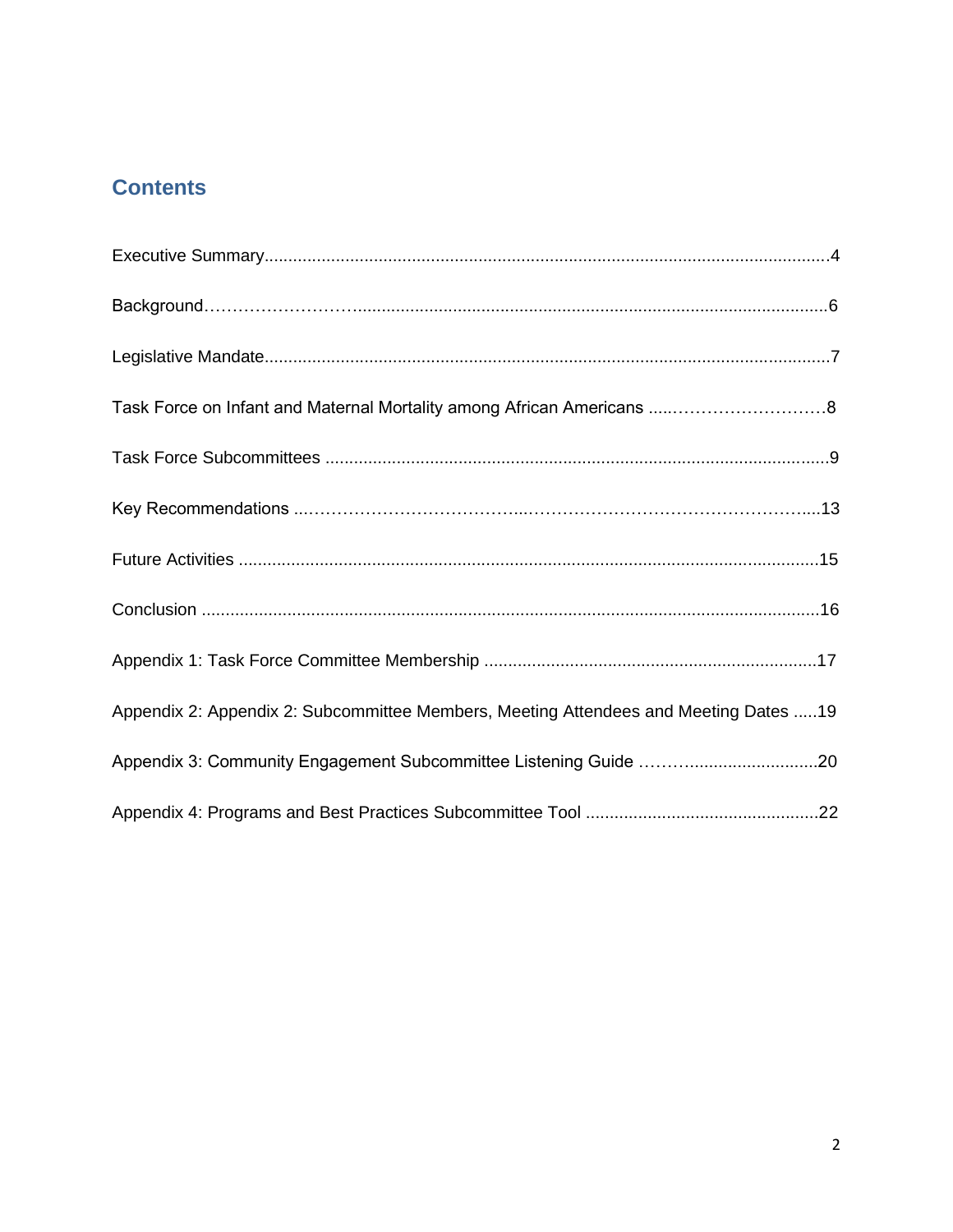# **Acknowledgements**

Jessica R. Lamberson, MSN, RNC-OB, CNL Advanced Population Health Nursing DNP Student University of Illinois at Chicago

Angela Ellison, MSEd Senior Director Office of Community Engagement and Neighborhood Health Partnerships (OCEAN-HP) UI Health/Mile Square Enterprise/Office of the Vice Chancellor for Health Affairs

Tamela D. Milan-Alexander, MPPA Westside Healthy Start Community Action Network, Coordinator Access Community Health Network

Dara M. Gray-Basley, MA, LCSW Health & Community Integration Program Manager Access Community Health Network

Catherine Harth, MD **Physician** Associate Professor of Obstetrics and Gynecology University of Chicago Medicine

Glendean Burton, MPH, BSN, RN, CLC MCH Nurse Consultant MIECHV Illinois SIDS of Illinois

Shirley Fleming, BSN, MN, CNM, MDiv, DrPH Co-Director of the Center for Faith and Community Health Transformation Director, Faith Health Promotion, Retired Office of Community Engagement and Neighborhood Health Partnerships University of Illinois, Chicago

**For more information, contact the Office of Women's Health and Family Services at DPH.MCH@illinois.gov.**

**Suggested Citation:** 2020 Report to the General Assembly: Illinois Task Force on Infant and Maternal Mortality Among African Americans. (January 2021)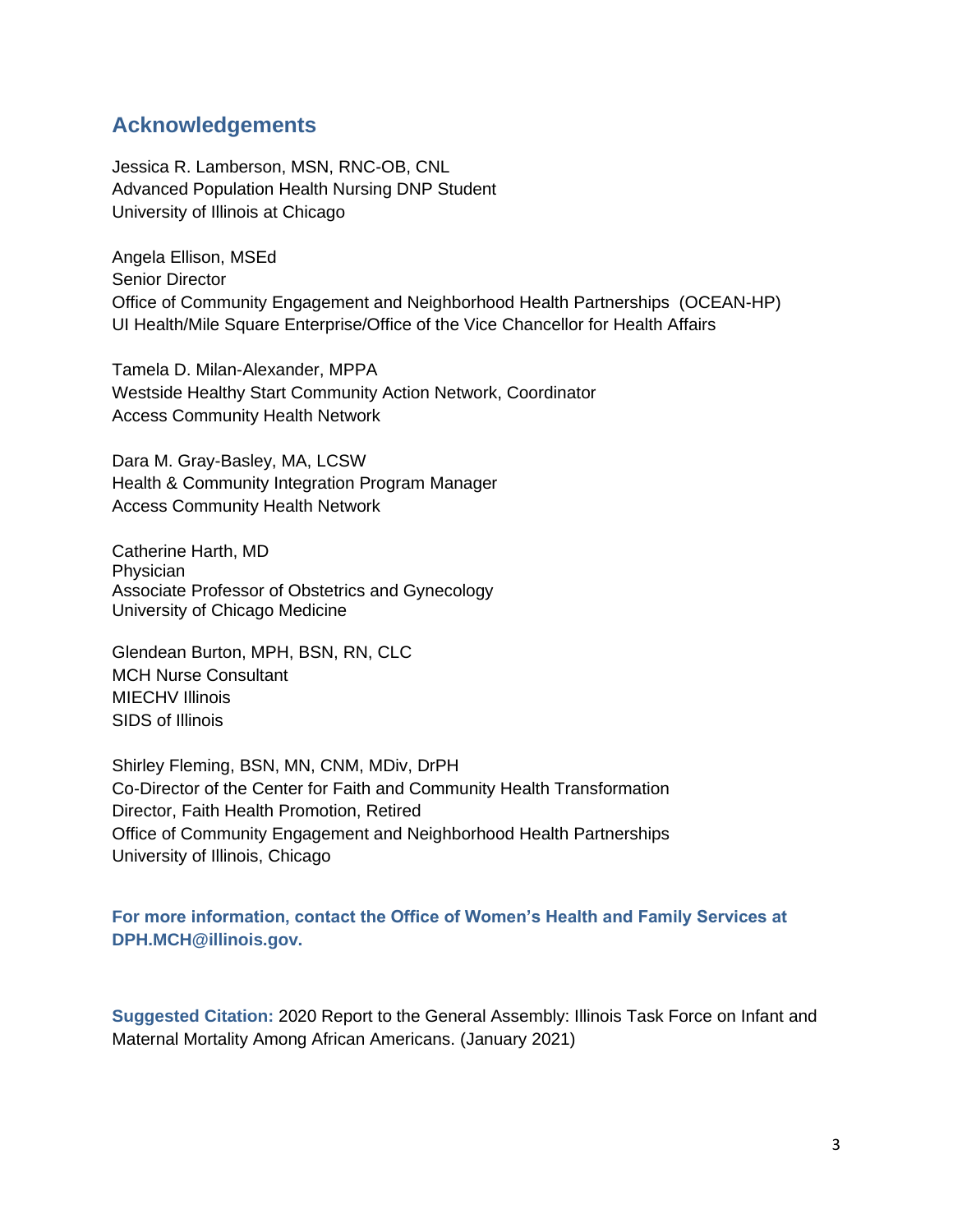# **Executive Summary**

Maternal and infant mortality and morbidity are significant indicators of national health. In the most recent estimates available, Illinois reports a pregnancy-related mortality rate of 23 maternal deaths per 100,000 live births, a severe maternal morbidity rate of 51.4 per 10,000 births, and an infant mortality rate of 6.5 infant deaths per 1,000 live births, ranking 36th out of 50 states and the District of Columbia. In all of these categories, non-Hispanic Black/African American mothers and infants die or are injured at significantly higher rates than their non-Hispanic, White counterparts. Systemic racism in health care and chronic health conditions negatively impact infant and maternal morbidity and mortality.

In July 2019, the Illinois General Assembly passed Public Act 101-0028, creating the Illinois Task Force on Infant and Maternal Mortality among African Americans Act (hereafter known as "Task Force"). The Task Force was charged with working to identify and to present key strategies to decrease infant and maternal mortality among African Americans in Illinois. In its initial annual report, the Task Force presents the following:

## **Key Recommendations**

- PROVIDER EDUCATION: Health care systems should require standardized implicit bias, racial equity, and trauma-informed care education for all providers who work with pregnant and postpartum patients to enhance the level of competency across the state.
- ACCESS AND EQUITABLE CARE TELEHEALTH: (1) The state, through the Illinois Department of Healthcare and Family Services (HFS), should expand and standardize the acceptability, accessibility, utilization, and best practices for telehealth, including phone visits for reproductive-age, pregnant and postpartum women and their infants up to age 1; and (2) Managed care organizations (MCOs) and third-party payors should establish standards of care utilizing telehealth as a vital modality of contact and ensure that all patients have access to equitable and quality preconception, prenatal, labor and delivery, and postpartum care.
- ACCESS AND EQUITABLE CARE BIRTHING CENTERS: (1) The state should complete its evaluation of the demonstration program authorized by the Alternative Health Care Delivery Act [210 ILCS 3] and enhance its support of free-standing birthing centers to address maternity deserts in Black/African American communities; and (2) Community organizations should explore opportunities to establish free-standing birthing centers to address maternity deserts in Black/African American communities.
- POSTPARTUM MEDICAID REIMBURSEMENT: The state through HFS should reimagine the current framework of bundled Medicaid reimbursement for obstetric care by unbundling the postpartum visit from prenatal care and labor and delivery services. Specifically, the state should support the implementation of a universal early postpartum visit within the first three weeks and a comprehensive visit within 4-12 weeks postpartum. This will improve postpartum access to care and positively impact the incidence of maternal morbidity and mortality in the postpartum period.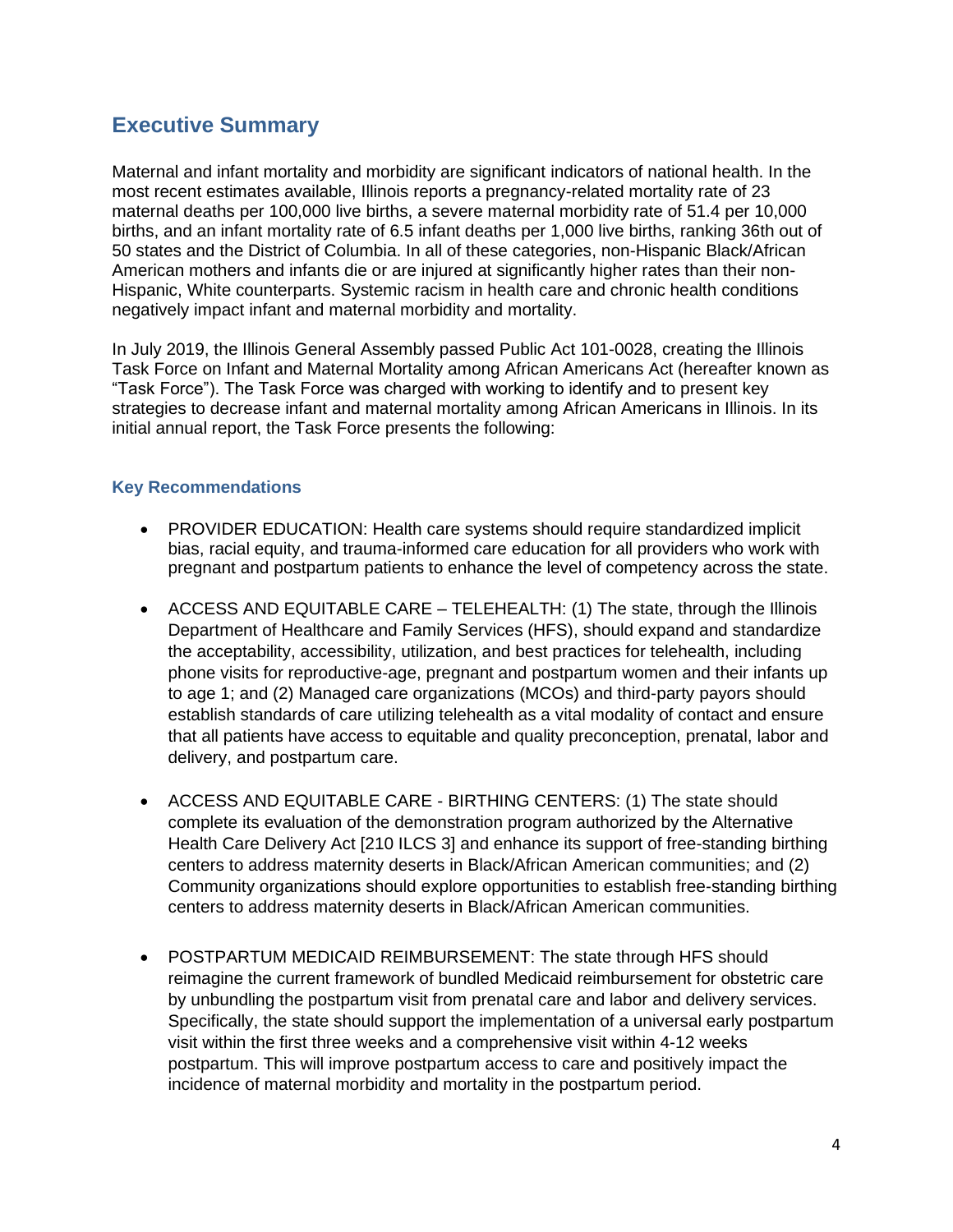- DOULA CERTIFICATION AND COVERAGE: (1) The state should support the increased utilization and reimbursement of doula services for prenatal and postpartum care, which includes supporting the development of an educational infrastructure for the certification of community-based doulas across the state; and (2) Academic institutions and community-based organizations should establish community-based doula certification programs that develop a workforce able to provide prenatal and postpartum care in Black/African American communities and, subsequently, improving infant and maternal health.
- IDPH SUPPORT: The state should enhance the Illinois Department of Public Health's (IDPH) capacity to support the activities of the Task Force and its affiliated subcommittees and workgroups by supporting 1-2 dedicated full-time equivalents (FTEs) within the Office of Women's Health and Family Services (OWHFS) for the duration of the Task Force. The Task Force also strongly encourages the state to provide financial investment to support collaborations with key stakeholders to develop and to implement recommendations.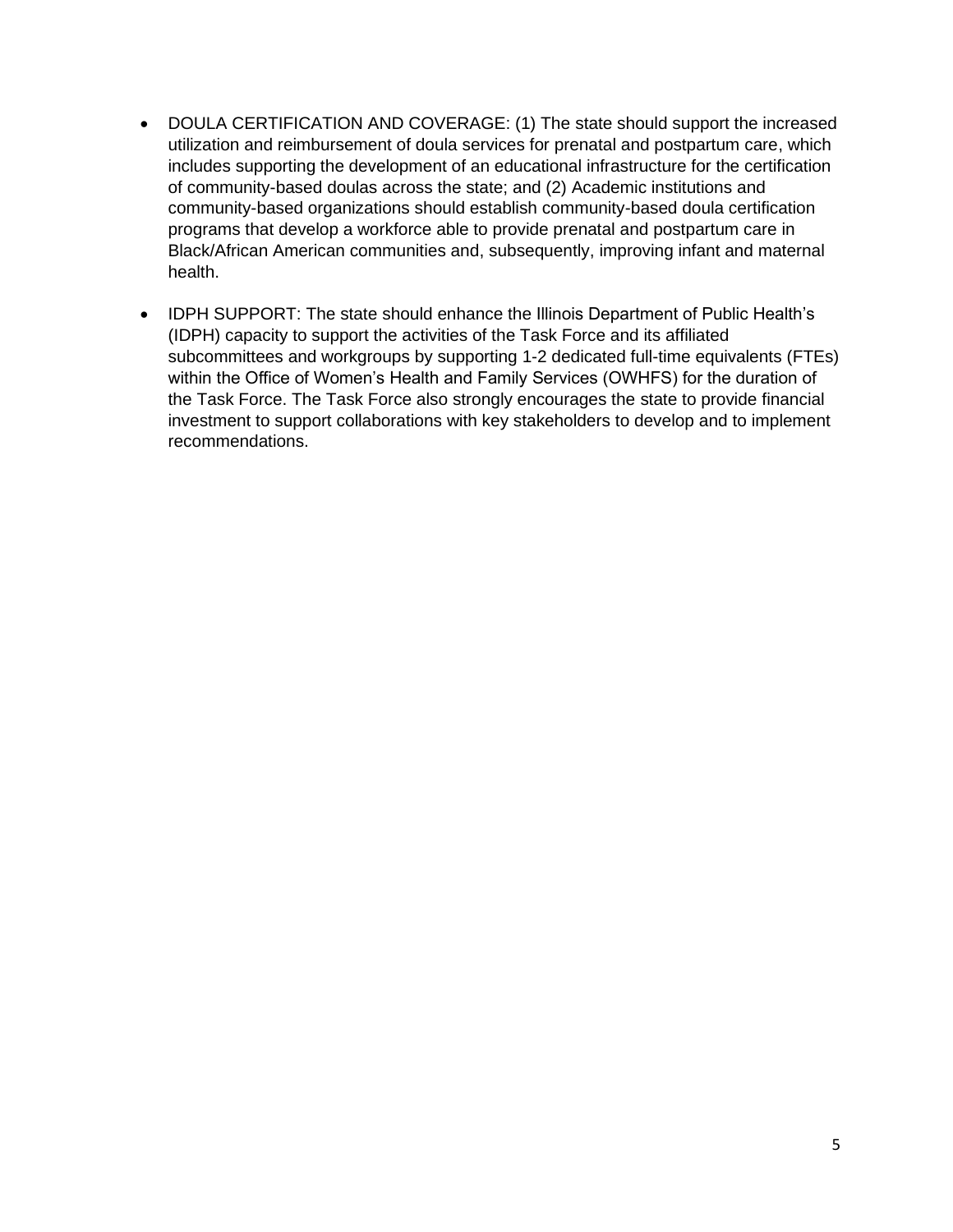# **Background**

*The Issue: Black/African American Infant and Maternal Mortality and Morbidity and its consequences*

*United States.* Maternal and infant health outcomes are common indicators of the overall health status of a country, state, or community. Maternal mortality is the death of a woman during pregnancy, at delivery, or shortly after delivery. More specifically, pregnancy-related death is the death of a woman during pregnancy or within one year of the end of pregnancy caused or aggravated by the pregnancy<sup>1</sup>. In contrast, severe maternal morbidity (SMM) encompasses unexpected outcomes that result in significant short-term and long-term impacts to a woman's health<sup>2</sup>. The most current available data indicates that the United States' international ranking among the 37 countries of the Organization for Cooperation and Development (OECD) is 25<sup>th</sup> for maternal mortality and  $32^{\text{nd}}$  for infant mortality<sup>3</sup>. The United States reports the highest maternal mortality rate out of 10 of the wealthiest countries in the world at 14 maternal deaths per 100,000 live births<sup>4</sup>. The most recent national data on SMM reveal an increasing trend and show that more than 50,000 women were affected in 2014<sup>5</sup>. Between 1987-2017, data show a rising trend in pregnancy-related mortality in the United States and during 2014-2017, non-Hispanic Black/African American women experienced a 3-3.5 higher ratio of pregnancy-related death than non-Hispanic White and Hispanic or Latina women<sup>6</sup>.

Infant mortality is the death of an infant before their first birthday and, similar to maternal mortality, the infant mortality rate (IMR) is a key indicator of national health<sup>7</sup>. According to the Centers for Disease Control and Prevention (CDC), in 2018, more than 21,000 infants in the United States died before their first birthday, resulting in an IMR of 5.7 deaths per 1,000 live births.

*Illinois.* The crisis of Black/African American infant and maternal mortality and morbidity is felt at the state level as well. Illinois reports a pregnancy-related mortality rate of 23 maternal deaths per 100,000 live births, with non-Hispanic Black/African American mothers dying from pregnancy-related causes at more than six times the rate of non-Hispanic White mothers<sup>8</sup>. Additionally, Illinois' severe maternal morbidity (SMM) rate is 51.4 per 10,000 births and,

 $1$  Centers for Disease Control and Prevention (CDC). (2020). Pregnancy mortality surveillance system. Retrieved from https://www.cdc.gov/reproductivehealth/maternal-mortality/pregnancy-mortality-surveillance-system.htm

<sup>2</sup> Illinois Department of Public Health. (2018). *Illinois maternal morbidity and mortality report*.; Centers for Disease Control and Prevention (CDC). (2020). Maternal mortality. Retrieved from

https://www.cdc.gov/reproductivehealth/maternal-mortality/index.html

<sup>&</sup>lt;sup>3</sup> Organization of Economic Cooperation and Development. OECD.Stat, Health Status: Maternal and infant mortality. Retrieved from https://stats.oecd.org/index.aspx?queryid=30116

<sup>4</sup> Gunia, M. Z., Tikkanen, R., Seervai, S., & Collins, S. R. (2018 December 19). What is the status of women's health and health care in the U.S. compared to ten other countries? *The Commonwealth Fund*. Retrieved from [https://www.commonwealthfund.org/publications/issue-briefs/2018/dec/womens-health-us-compared-ten-other](https://www.commonwealthfund.org/publications/issue-briefs/2018/dec/womens-health-%09us-compared-ten-other-countries)[countries](https://www.commonwealthfund.org/publications/issue-briefs/2018/dec/womens-health-%09us-compared-ten-other-countries)

<sup>&</sup>lt;sup>5</sup> Centers for Disease Control and Prevention (CDC). (2020). Severe maternal morbidity in the United States. Retrieved from https://www.cdc.gov/reproductivehealth/maternalinfanthealth/severematernalmorbidity.html

 $6$  Centers for Disease Control and Prevention (CDC). (2020). Pregnancy mortality surveillance system. Retrieved from https://www.cdc.gov/reproductivehealth/maternal-mortality/pregnancy-mortality-surveillance-system.htm

<sup>7</sup> Centers for Disease Control and Prevention (CDC). (2020). *Infant mortality.* Retrieved from <https://www.cdc.gov/reproductivehealth/maternalinfanthealth/infantmortality.htm>

<sup>8</sup> Illinois Department of Public Health. (2018). *Illinois maternal morbidity and mortality report*.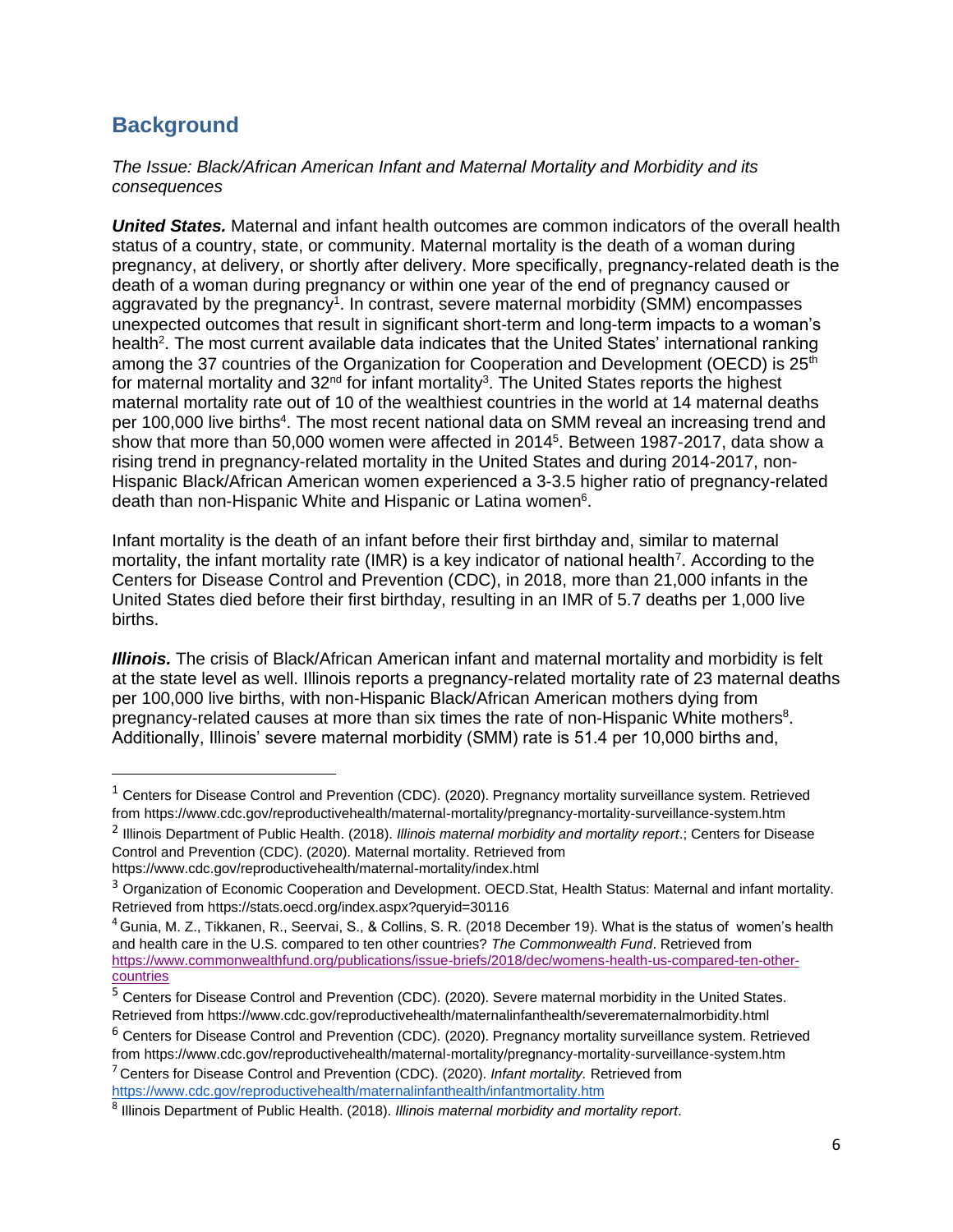compared to White women, Black/African American women are nearly three times more likely to experience SMM<sup>9</sup>. Systemic racism in health care and chronic health conditions negatively impact maternal morbidity and mortality<sup>10</sup>.

Illinois has a long and pervasive history of racial disparities in infant mortality and these disparities continue. In 2018, the IMR in Illinois was 6.5 infant deaths per 1,000 live births and Illinois ranked 36<sup>th</sup> out of 50 states and the District of Columbia in infant mortality<sup>11</sup>. Not only does the Illinois IMR exceed the Healthy People 2030 IMR target of 5.0, significant racial disparities persist in the rate of infant deaths in Illinois<sup>12</sup>. Specifically, Black/African American infants have an IMR two-to-three times as high as that of White, Hispanic, and Asian infants in Illinois<sup>13</sup>. Although the IMR among Black/African American infants in Illinois decreased by 25% from 2000-2008, it did not significantly change from 2008 through 2018 (from 15.9 in 2000 to 13.7 in 2018)<sup>14</sup>. In contrast, the IMR decreased by 18% among White infants (from 6.0 in 2000 to 5.0 in 2018) and by 29% among Hispanic infants (from 7.4 in 2000 to 5.3 in 2018)<sup>15</sup>. Leading causes of infant death include prematurity and fetal malnutrition, congenital and chromosomal abnormalities, SIDS (Sudden Infant Death Syndrome)/SUID (Sudden Unexplained Infant Death), and pregnancy and delivery complications. The significantly higher IMR in non-Hispanic Black/African American infants highlights the need for targeted interventions<sup>16</sup>.

# **Legislative Mandate**

In July 2019, the Illinois General Assembly passed Public Act 101-0028, establishing the Illinois Task Force on Infant and Maternal Mortality among African Americans (hereinafter referred to as "Task Force"). The Task Force is charged with identifying best practices to decrease infant and maternal mortality among African Americans in Illinois. More specifically, it is charged with the following:

- 1. Reviewing research that substantiates the connections between a mother's health before, during, and between pregnancies, as well as that of her child across the life course.
- 2. Reviewing comprehensive, nationwide data collection on maternal deaths and complications, including data disaggregated by race, geography, and socioeconomic status.

<sup>&</sup>lt;sup>9</sup> Ibid.

<sup>10</sup> Illinois Department of Public Health. (2018). *Illinois maternal morbidity and mortality report*.; Bey, A., Brill, A., Porchia-Albert, C., Gradilla, M., & Strauss, N. (2019). *Advancing birth justice: Community-based doula models as a standard of care for ending racial disparities*. Retrieved fro[m](https://everymothercounts.org/wp-%09content/uploads/2019/03/Advancing-Birth-Justice-CBD-Models-as-Std-of-Care-3-25-%0919.pdf) [https://everymothercounts.org/wp](https://everymothercounts.org/wp-%09content/uploads/2019/03/Advancing-Birth-Justice-CBD-Models-as-Std-of-Care-3-25-%0919.pdf)[content/uploads/2019/03/Advancing-Birth-Justice-CBD-Models-as-Std-of-Care-3-25-](https://everymothercounts.org/wp-%09content/uploads/2019/03/Advancing-Birth-Justice-CBD-Models-as-Std-of-Care-3-25-%0919.pdf) 19.pdf

<sup>11</sup> CDC. (2020). *Infant mortality by state*. Retrieved from

[https://www.cdc.gov/nchs/pressroom/sosmap/infant\\_mortality\\_rates/infant\\_mortality.htm](https://www.cdc.gov/nchs/pressroom/sosmap/infant_mortality_rates/infant_mortality.htm) <sup>12</sup> Centers for Disease Control and Prevention (CDC). (2020). *Infant mortality.* Retrieved from <https://www.cdc.gov/reproductivehealth/maternalinfanthealth/infantmortality.htm>

<sup>&</sup>lt;sup>13</sup> Illinois Infant Mortality Report. Illinois Department of Public Health. (December 2020). Retrieved from http://www.dph.illinois.gov/sites/default/files/publications/illinois-infant-mortality-data-report-2020-december.pdf  $14$  Ibid.

 $15$  Ibid.

<sup>16</sup> Ibid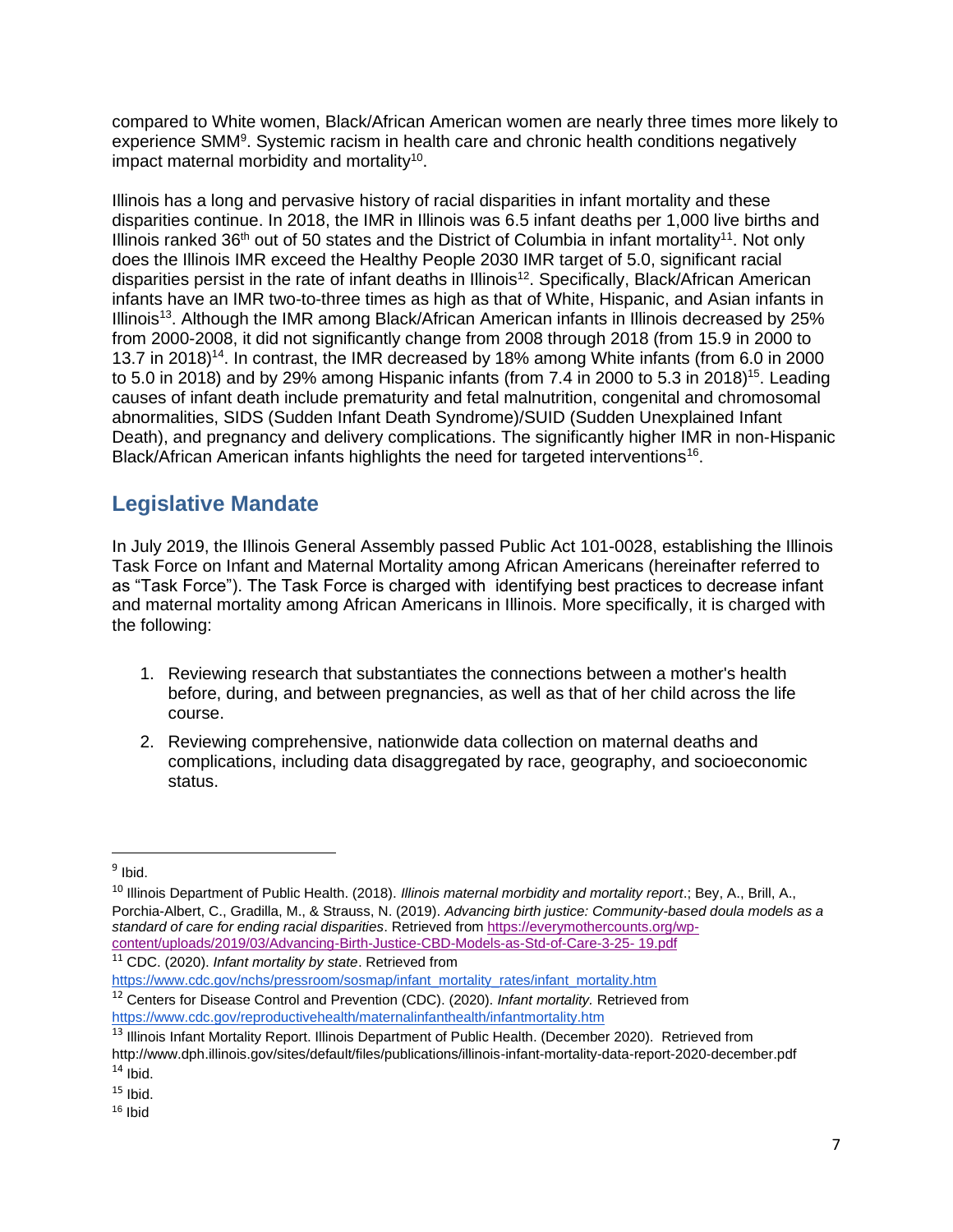- 3. Reviewing the data sets that include information on social and environmental risk factors for women and infants of color.
- 4. Reviewing better assessments and analysis on the impact of overt and covert racism on toxic stress and pregnancy-related outcomes for women and infants of color.
- 5. Reviewing research to identify best practices and effective interventions for improving the quality and safety of maternity care.
- 6. Reviewing research to identify best practices and effective interventions, as well as health outcomes before and during pregnancy, in order to address pre-disease pathways of adverse maternal and infant health.
- 7. Reviewing research to identify effective interventions for addressing social determinants of health disparities in maternal and infant health outcomes.
- 8. Producing an annual report detailing findings, including specific recommendations, if any, and any other information the Task Force may deem proper in furtherance of its duties.

# **Task Force on Infant and Maternal Mortality Among African Americans (Task Force)**

## **Membership**

The legislation required the Task Force to consist of 14 members representing various qualifications and clinical backgrounds. Members include state agency representatives, hospitals partners, pediatricians, obstetricians, maternal and child health advocates, neonatal professionals, public health experts, insurance industry representatives, and community members.

For more information on the composition of the Task Force, see **Appendix 1.** 

## **Meetings and Activities**

The Task Force is required to meet quarterly, a minimum of four times per year. To date, there have been five meetings with the first meeting occurring January 28, 2020 and the fifth meeting occurring December 15, 2020.

The initial Task Force meeting consisted of convening the members, reviewing the charge, voting on the chair and co-chair, and establishing three subcommittees to help address the Task Force's various responsibilities. The three subcommittees are: (1) Community Engagement; (2) Systems; and (3) Programs and Best Practices.

The second and third quarter meetings focused on subcommittee updates and presentations on potential collaborations with other committees/task forces focusing on infant and maternal health within the state. In particular, the Task Force considered collaboration with the Illinois Maternal Health Task Force, which is part of a Health Research and Services Administration (HRSA) grant funded project at the University of Illinois at Chicago, School of Public Health.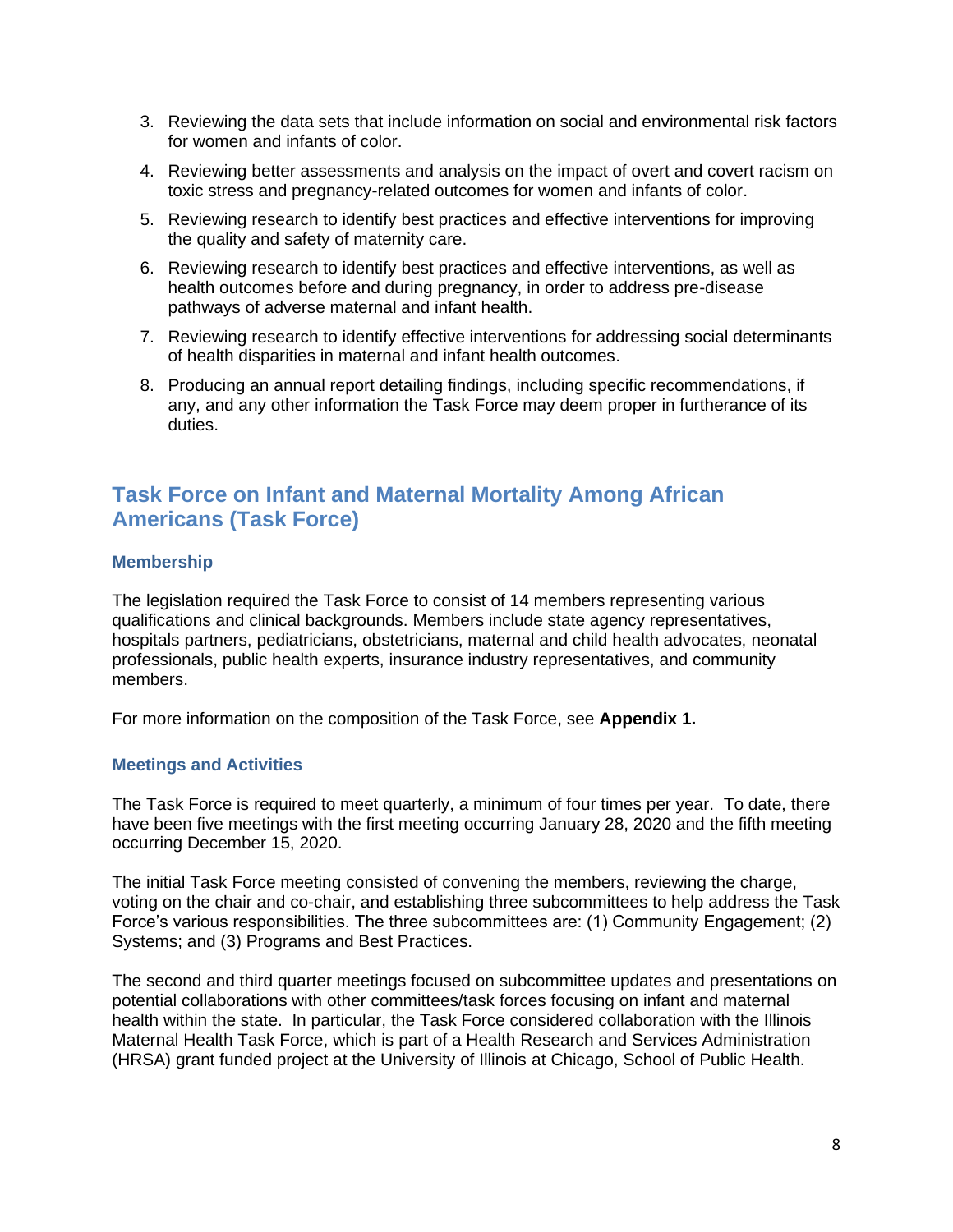It is important to note that shortly after the start of the new year, the first cases of COVID-19 were reported in the United States. Illinois felt the impact of the pandemic in early March and IDPH and local health departments had to shift most of their efforts to address the impact and consequences of the pandemic. This shift of focus impacted the Task Force as evident in the emergency meeting convened in April. During this meeting, the Task Force received an IDPH COVID-19 update and discussed the following issues:

- Separation of COVID-19 positive pregnant women from their baby for 14 days.
- Presumption of pregnant women being COVID-19 positive while laboring and putting the women in isolation away from their partners or support person(s).
- Disproportionate impact of COVID-19 on access to maternity care, delivery services and postpartum care in communities of color.
- Data on the effect of COVID-19 on the Black/African American community.
- Impact of COVID-19 on postpartum depression.
- Strategies employed by other states to address maternal health during the pandemic.

Although the initial year of the Task Force was significantly impacted by the COVID-19 pandemic, members of the Task Force and subcommittees remain committed to the Task Force's charge and continue to convene to generate recommendations and strategies to reduce disparities and address health inequities resulting in Black/African American infant and maternal mortality.

# **Task Force Subcommittees**

In addition to the five Task Force meetings that occurred in 2020, the individual subcommittees met multiple times to address their assigned components of the legislative mandate. It should be noted that some of the activities of the subcommittees are distinct, but many of their areas and activities will overlap and complement each other.

For more information on the composition of the Task Force Subcommittees, see **Appendix 2.**

## **Community Engagement Subcommittee**

*Co-Leads*: Shirley Fleming, BSN, MN, CNM, MDiv, DrPH Co-Director of the Center for Faith and Community Health Transformation Director, Faith Health Promotion, Retired Office of Community Engagement and Neighborhood Health Partnerships University of Illinois at Chicago

> Tamela D. Milan-Alexander, MPPA Westside Healthy Start Community Action Network, Coordinator Access Warren Health Center

*Objectives of Overall Task Force Assigned to the Subcommittee:*

- 1. Research regarding women's health before, during, and between pregnancies.
- 2. Review data on social and environmental risk factors for women and infants of color.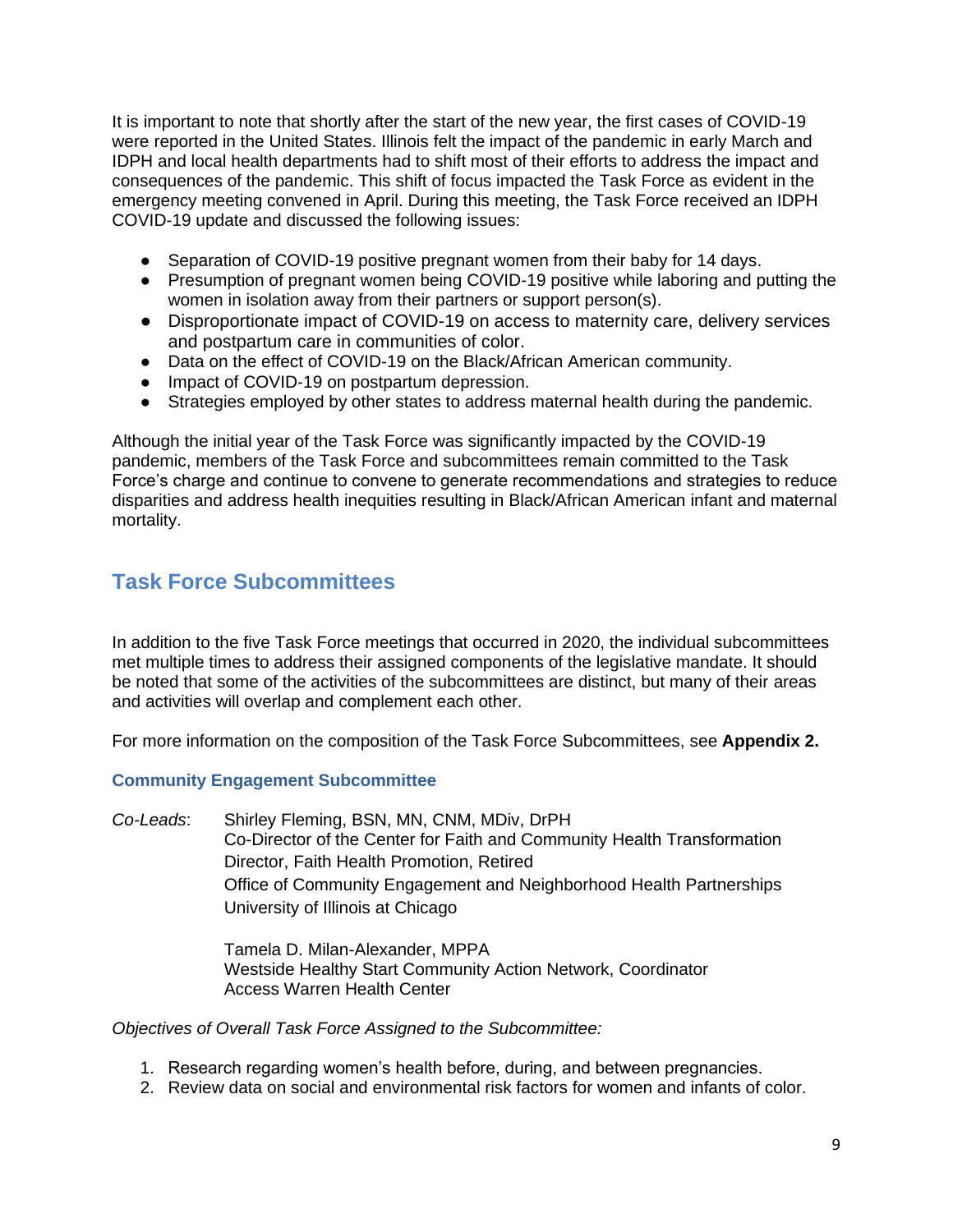## *Activities*

The Community Engagement Subcommittee reviewed data on social and environmental risk factors with a specific focus on toxic stress, including covert and overt racism and their effects on Black/African American infant and maternal health. The subcommittee members expressed a desire to identify both protective and risk factors by engaging the community and capturing their voice regarding these factors within the community. To support the understanding of social and environmental factors that contribute to toxic stress and to amplify and engage the voices and perspectives of Black/African American mothers, the subcommittee will do the following:

- Review existing research regarding the social and environmental factors (including covert and overt racism) on toxic stress and pregnancy outcomes among Black/African American mothers and infants.
- Gather data regarding the experiences of Black/African American mothers during preconception, pregnancy, labor and birth, and postpartum through listening sessions (focus groups) and targeted surveys.

The subcommittee will use this information to inform the Task Force's final recommendations for improving pregnancy and birth outcomes and meet its assigned scope of the Task Force's charge.

For a draft of the Listening Session Guide, see **Appendix 3.** 

The subcommittee piloted its proposed questions with key stakeholders from November through December 2020 and expects to launch a series of listening sessions in early 2021. Potential partners for distributing and conducting the listening sessions and surveys include:

- Illinois Title V Maternal and Child Health Family Councils
- Community-Based Organizations (e.g., EverThrive Illinois and Illinois Healthy Starts)
- African American Greek Sororities (e.g., Alpha Kappa Alpha Sorority, Inc., and Delta Sigma Theta Sorority, Inc.)

## **Programs and Best Practices Subcommittee**

*Lead:* Dara M. Gray-Basley, MA, LCSW Health & Community Integration Program Manager Access Community Health Network

*Objectives of Overall Task Force Assigned to the Subcommittee:* 

- 1. Identify best practices to improve quality and safe maternity care.
- 2. Identify effective interventions to address the social determinants of health disparities in maternal and infant outcomes.

#### *Activities*

The Programs and Best Practices Subcommittee developed a tool to identify programs and best practices for addressing the issues of Black/African American infant and/or maternal health. Members used the tool to review research and programs and presented their findings to the subcommittee.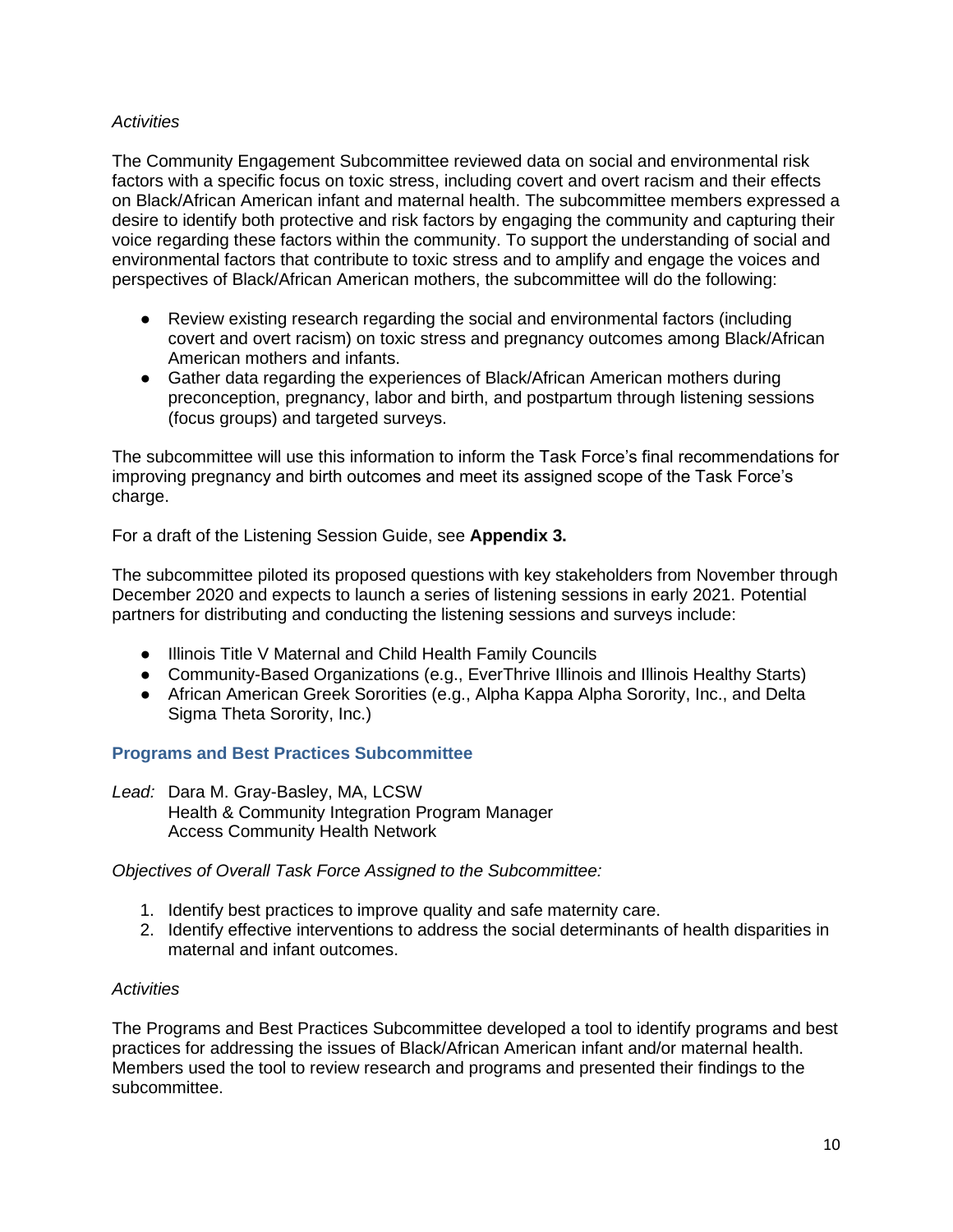For more information regarding the tool, see **Appendix 4.** 

The subcommittee reviewed 14 programs and research projects and was unable to identify one program that provided all the elements necessary to address infant and maternal mortality. Consequently, the subcommittee elected to identify key elements of programs and selected best practices rather than recommend specific programs in their entirety. Key elements identified included:

- Using a health equity, holistic lens/framework, and screening of social determinants of health.
- Meaningful interactions between patients and providers.
- Doula support.
- Black/African American representation among provider pool.
- Continuity of care.
- Use of telehealth and virtual counseling.
- Insurance coverage through the postpartum period, universal postpartum support and follow up.
- Universal behavioral health screening and care, and universal monitoring of chronic conditions (hypertension, obesity).
- Health literacy.
- Care coordination throughout the life course, health continuum and the perspective of transitions from childhood to adolescence to adulthood, and two-generation clinics (integration of pediatrics with postpartum care).

## **Systems Subcommittee**

*Co-Leads:* Catherine Harth, MD **Physician** Associate Professor of Obstetrics and Gynecology University of Chicago Medicine

> Glendean Burton, MPH, BSN, RN, CLC Maternal and Child Health (MCH) Nurse Consultant Maternal, Infant and Early Childhood Home Visiting (MIECHV) Illinois Sudden Infant Death Services (SIDS) of Illinois

*Objectives of Overall Task Force Assigned to the Subcommittee:*

- 1. Identify key areas and gaps in the educational, political, and social systems that impact the health and wellbeing of Black/African American women and babies.
- 2. Review nationwide data on maternal deaths and complications, including data by race, geography, and socioeconomic status.
- 3. Identify best practices to improve quality and safe maternity care.

## *Activities*

The subcommittee received an IDPH presentation on data relevant to the issue and identified additional data sources that could be helpful to access as the subcommittee and overall Task Force in formulating recommendations. These additional data sources included Pregnancy Risk Assessment Monitoring System (PRAMS) data, information from the upcoming IDPH Maternal Morbidity and Mortality Report, an IDPH report on racial/ethnic outcomes in severe maternal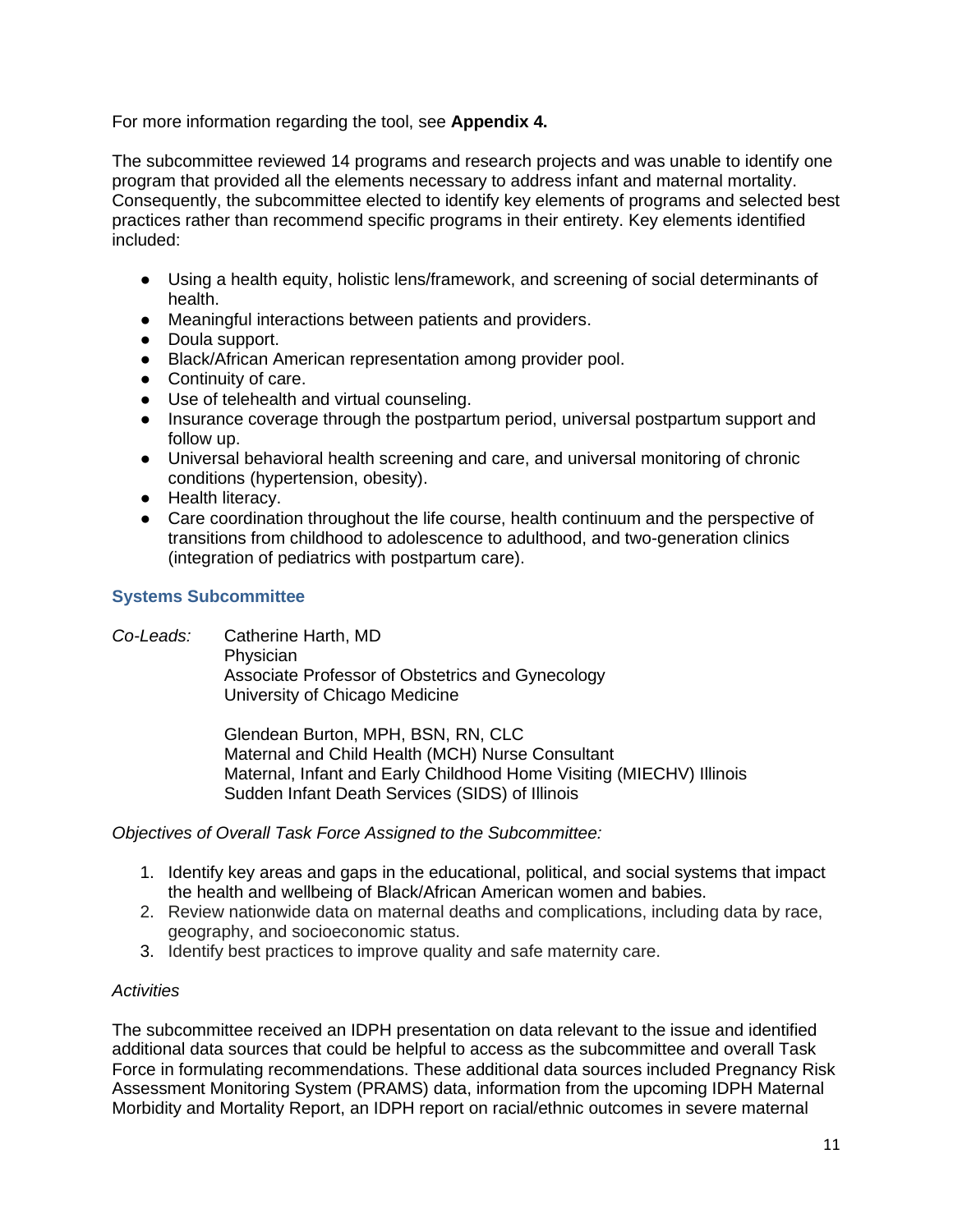morbidity and infant mortality scheduled to be completed by early 2021, and the Illinois Title V Databook.

Three workgroups were created: (1) Health Care Partner Engagement; (2) Education; and (3) Funding Activities and Opportunities. The workgroups met various times and explored many ideas that could lead to Task Force recommendations.

**Health Care Partner Engagement Workgroup***.* This workgroup discussed the following ideas:

- Conducting community focus groups to obtain shared stories and care experiences in collaboration with the Community Engagement Subcommittee.
- Expanding the work of MCOs to address social determinants of health (e.g., fund food insecurity, housing instability, transportation issues, behavioral health concerns, substance use, intimate partner violence).
- Partnering with formal and informal community leaders, like elected officials, religious leaders, and community service providers, through repeated and sustained communication.

**Education Workgroup***.* This workgroup discussed the following ideas:

- Leveraging educational opportunities targeting various audiences and covering a range of topics.
	- $\circ$  Health care providers Trauma informed care, implicit bias, racial equity and impact on health and health outcomes.
	- $\circ$  Health care providers and patients Impact of co-morbidities and chronic conditions before, during, after, and between pregnancies, and the importance of collaborative, wrap-around care.
- Supporting the implementation of Illinois' Maternal Mortality Review Committee's recommendations involving education and including enforcement mechanisms.

## **Funding Opportunities Workgroup**. This workgroup discussed the following ideas:

- Improving access to quality care for interpersonal violence (IPV), substance use disorder, and mental illness, such as perinatal depression.
- Extending Medicaid coverage from 60 days to one- year postpartum for all pregnant women.
- Increase access and support of services and programs, such as the Maternal, Infant and Early Childhood Home Visiting Program (MIECHV), Healthy Start, Family Connects, the Special Supplemental Nutrition Program for Women, Infants, and Children (WIC).
- Supporting funding and reimbursement for paraprofessionals, such as breastfeeding peer support counselors, doulas, and lactation counselors.
- Protecting, supporting, and advocating for a range of comprehensive reproductive health services for all women of reproductive health age, regardless of health insurance status.
- Improving access to care through innovative approaches, such as telehealth.
- Exploring new, creative means of conducting health visits that are reimbursed and offer greater access to care.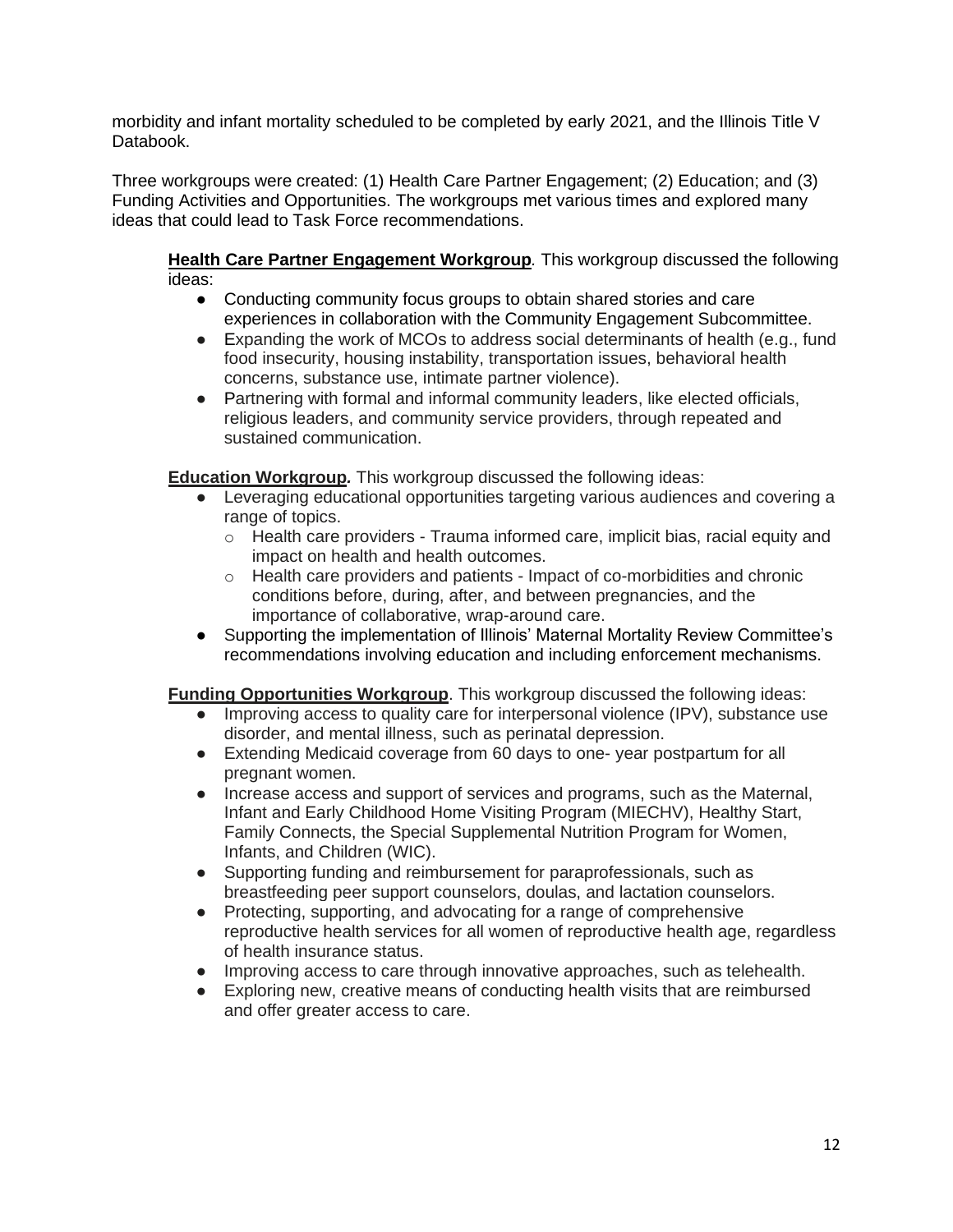# **Key Recommendations**

For this inaugural report, the Task Force presents recommendations in five key areas and identifies existing opportunities the state can leverage in implementing the recommendations.

## **PROVIDER EDUCATION**

**Health care systems should require standardized implicit bias, racial equity, and traumainformed care education for all providers who work with pregnant and postpartum patients to enhance the level of competency across the state**. Health care professionals participating in the delivery of prenatal and postpartum care should receive a standardization of clinical education and care in facilitating equitable care to Black/African American women across the state.

*Leveraging existing opportunities:* Leveraging existing opportunities: The Task Force recommends supporting the Illinois Perinatal Quality Collaborative (ILPQC) Birth Equity Initiative and sustainability plan for a minimum of two years. This initiative is expected to launch in 2021 and is referenced in Public Act 101-390 (c). It aims to support hospital capacity to facilitate systems and culture change to achieve birth equity through four key drivers: social determinants of health, data usage, patient and partner engagement, and provider engagement and education. The initiatives' specific objectives include the following: appropriate screening and linking patients to resources and support of social determinants of health, increasing the proportion of women reporting positive obstetric care experiences, and accurately recording patient race and ethnicity data. IDPH actively encourages hospitals to participate in ILPQC's Birth Equity Initiative (or a comparable quality improvement birth equity training program).

## **ACCESS AND EQUITABLE CARE**

**Telehealth** - **(1) The state through the Illinois Department of Healthcare and Family Services (HFS) should expand and standardize the acceptability, accessibility, utilization, and best practices for telehealth, including phone visits for reproductive-age, pregnant and postpartum women and their infants up to age 1; and (2) Managed care organizations (MCOs) and third party payors should establish standards of care utilizing telehealth as a vital modality of contact and ensure that all patients have access to equitable and quality preconception, prenatal, labor and delivery, and postpartum care.** 

*Leveraging existing opportunities*: Given the COVID-19 pandemic, the increased prevalence of maternity deserts and rural maternal health crisis, the Task Force recommends that the state, through HFS, support the continued Medicaid, MCO, and private insurance coverage and reimbursement of telehealth services for all aspects of obstetric care (i.e., preconception, prenatal, labor and birth, and postpartum services).

**Birthing Centers** - **(1) The state should complete its evaluation of the demonstration program authorized by the Alternative Health Care Delivery Act [210 ILCS 3] and enhance its support of free-standing birthing centers to address maternity deserts in Black/African American communities; and (2) Community organizations should explore opportunities to establish free-standing birthing centers to address maternity deserts in Black/African American communities.** Access to quality maternity service in the neighborhoods of Black/African American women is critical to providing equitable care.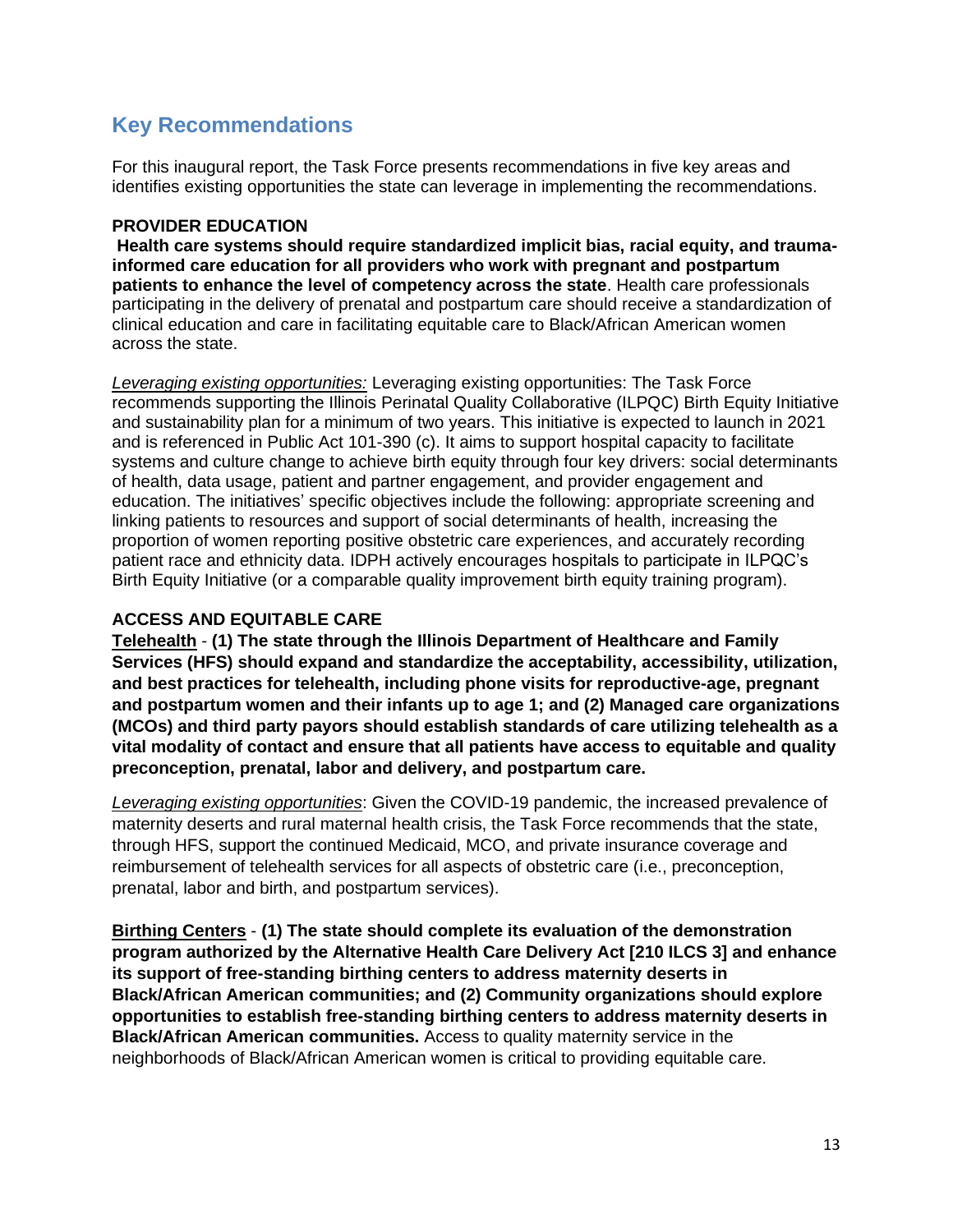*Leveraging existing opportunities*: Illinois passed the Safe Birthing Act of 2007 (also listed as an amendment of the Alternative Health Care Delivery Act) which allows for the establishment of 10 free-standing birthing centers. To date, there are two existing birthing centers: Birth Center at PCC Community Wellness Center in Berwyn and Birth Center of Bloomington-Normal. Two additional birthing centers are expected to open in Burr Ridge and in Chicago within the year. The Task Force recommends that the state, through IDPH, evaluate the demonstration program and further encourage the establishment of quality birthing centers by convening existing birthing centers to share knowledge and experience with other key stakeholders interested in establishing future birthing centers.

## **POSTPARTUM MEDICAID REIMBURSEMENT**

**The state, through HFS, should reimagine the current framework of bundled Medicaid reimbursement for obstetric care by unbundling the postpartum visit from prenatal care and labor and delivery services. Specifically, the state should support the implementation of a universal early postpartum visit within the first three weeks and a comprehensive visit within 4-12 weeks postpartum. This will improve postpartum access to care and positively impact the incidence of maternal morbidity and mortality in the postpartum period.** Currently, women receive one postpartum visit that is included in the delivery bundle. However, the American College of Obstetricians and Gynecologists (ACOG) recommends that patients have more than one postpartum visit, including an early maternal health safety check visit to assess and identify risk factors that may develop during the early postpartum period<sup>17</sup>.

*Leveraging existing opportunities*: Currently, the billing and reimbursement for postpartum health visits are combined with prenatal and delivery services in the delivery bundle. The Task Force recommends the state encourage and support the unbundling of the prenatal/delivery/ postpartum bundle and the creation of a new bundle specific to postpartum care. It is recommended that this new bundle include Medicaid coverage and reimbursement of: (1) earlier and more frequent access to postpartum care; and (2) postpartum care services rendered by community-based (certified) doulas, certified lactation counselors, international board-certified lactation consultants, public health nurses, certified nurse midwives, community health workers, and other peer navigators.

## **DOULA CERTIFICATION AND COVERAGE**

**(1) The state should support the increased utilization and reimbursement of doula services for prenatal and postpartum care, which includes supporting the development of an educational infrastructure for the certification of community-based doulas across the state; and (2) Academic institutions and community-based organizations should establish community-based doula certification programs that develop a workforce able to provide prenatal and postpartum care in Black/African American communities and, subsequently, improving infant and maternal health.** Doulas are trained professionals that provide services including, but not limited to, "continuous physical, emotional, and informational support to a [patient] before, during, and shortly after childbirth<sup>18</sup>." Doula provided care can

<sup>&</sup>lt;sup>17</sup> American College of Obstetricians and Gynecologists. (2018). Optimizing postpartum care: ACOG committee opinion no. 736. *Obstetrics and Gynecology, 131*(5), :e140–50.

<sup>&</sup>lt;sup>18</sup> DONA International. (2020). What is a doula? Retrieved from https://www.dona.org/what-is-a-doula/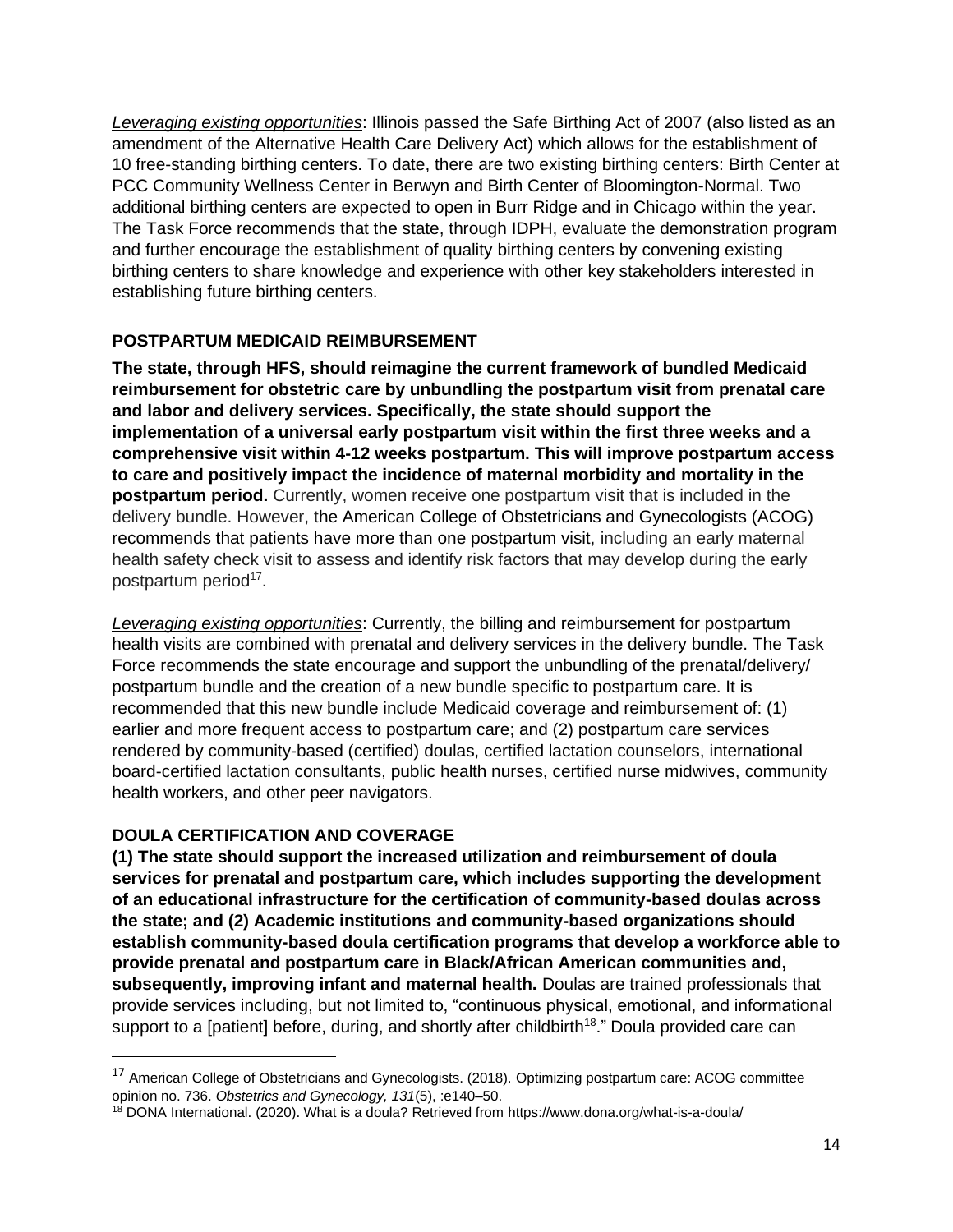increase access to necessary services that can improve labor and delivery, promote positive birth outcomes, such as reduced preterm birth and low birth weight, and reduce negative feelings about birth experiences<sup>19</sup>. The Task Force recommends that as a part of the educational infrastructure there would be an emphasis on the matriculation of Black/African American women into doula programs. It has been shown that having support that reflects the very women it intends to serve makes a difference in empowering women to make their voices heard and respected<sup>20,21</sup>.

## **IDPH SUPPORT**

**The state should enhance IDPH's capacity to support the activities of the Task Force and its affiliated subcommittees and workgroups by supporting 1-2 dedicated full time equivalents (FTEs) within the Office of Women's Health and Family Services (OWHFS) for the duration of the Task Force. The Task Force also strongly encourages the state to provide financial investment to support collaborations with key stakeholders to develop and implement recommendations.** Given the persistent disparities in Black/African American infant and maternal morbidity and mortality and the urgency in addressing this epidemic, the Task Force will continue to meet quarterly, and the subcommittees will meet monthly to review evidence, engage the community, and develop strategies and key recommendations. These activities will continue until the General Assembly sets a sunset date for the Task Force.

# **Future Activities**

The Task Force expects to build upon its recommendations and activities in future annual reports. It is noted that this inaugural report focused heavily on maternal health, however, future activities and recommendations will address both maternal and infant health for Black/African Americans. Below are a few of the activities planned for the Task Force and its subcommittees when they resume meetings in 2021.

- Listening Sessions (Focus Groups): The Task Force will collect the perspectives of women with "lived" experiences though listening sessions. These listening sessions will be conducted throughout the state with Black/African American community members. The Task Force will use the data to make additional recommendations to the General Assembly regarding interventions to improve Black/African American infant and maternal health outcomes.
- Provider Education: The Task Force will collaborate with ILPQC to inform provider education on implicit bias, racial equity, and trauma-informed care. It will also identify other key topics that should be standardized to enhance competency and address infant

<sup>&</sup>lt;sup>19</sup> Expecting Justice. (n.d.). Expecting Justice Annual Report. Retrieved from https://pretermbirthca.ucsf.edu/sites/g/files/tkssra2851/f/wysiwyg/Expecting%20Justice%20Annual%20Report%2020

<sup>18-19</sup>\_v2web.pdf

<sup>20</sup> Gruber, K. J., Cupito, S. H., & Dobson, C. F. (2013). Impact of doulas on health birth outcomes. *The Journal of Perinatal Education*, *22*(1), 49–56. http://dx.doi.org/10.1891/1058-1243.22.1.49

<sup>&</sup>lt;sup>21</sup> Hardeman, R. R., & Kozhimannil, K. B. (2016). Motivations for entering the doula profession: Perspectives from women of color. *Journal of Midwifery & Women's Health, 61*(6): 773–780. doi:10.1111/jmwh.12497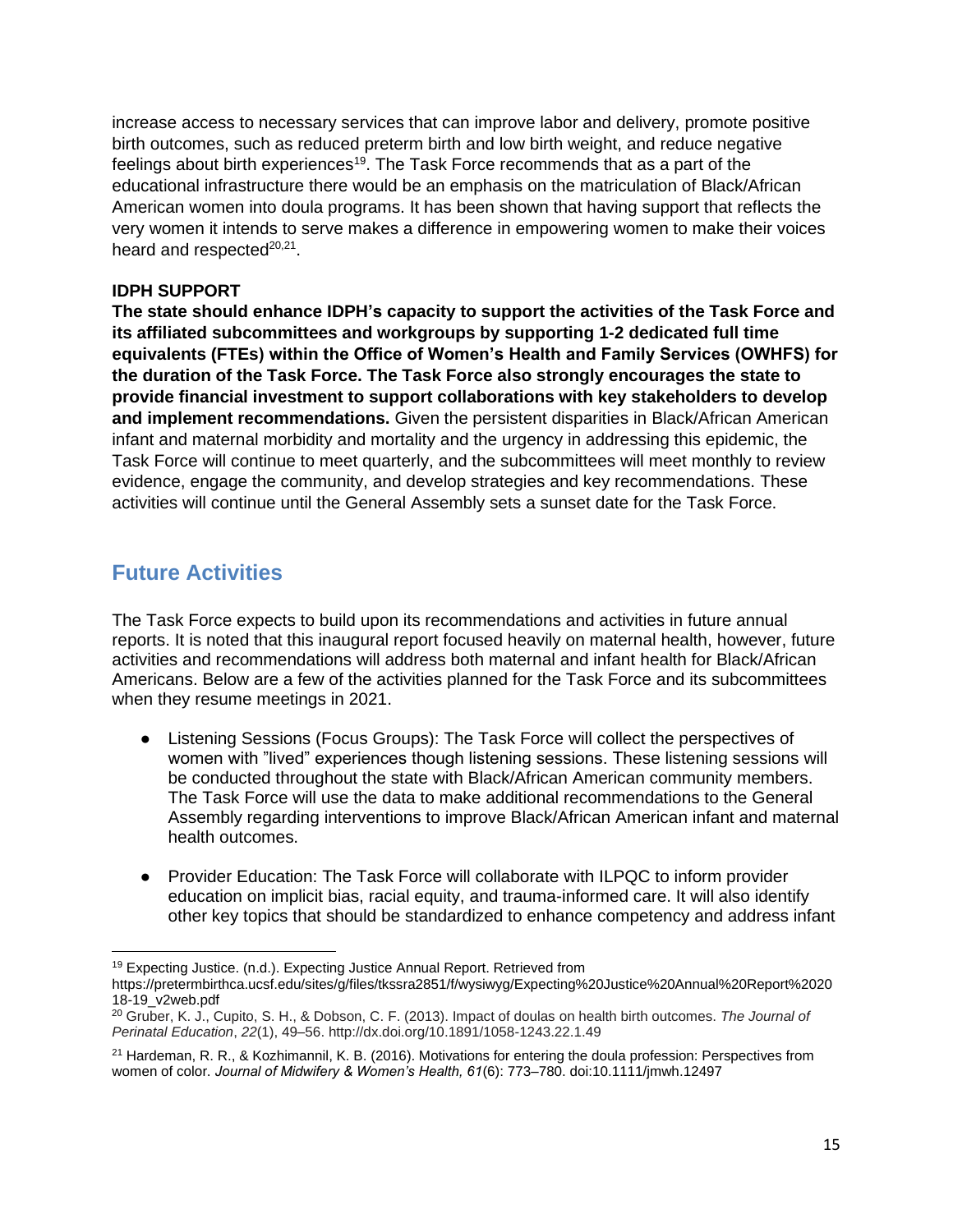and maternal mortality. The Task Force will also explore other opportunities and identify additional partners to engage in educational activities for providers and the Black/African American community.

- Doula Certification and Coverage: The Task Force will identify and recommend standard doula training requirements and doula certification programs. The Task Force will also identify ways to advocate for Medicaid reimbursement of comprehensive doula services of prenatal through postpartum care, including identifying other state models that are reimbursing comprehensive doula services.
- Collaborations/Partnerships: In its efforts to address the impact of racism on pregnancyrelated outcomes and identify effective interventions and system changes that would improve outcomes for Black/African American women and infants, the Task Force will collaborate with interested and engaged maternal and child health partners across the state. Collaborations include working with the Illinois Maternal Mortality Review Committees, Illinois Maternal Health Task Force (established through the HRSA Maternal Health Innovation Grant managed by the University of Illinois at Chicago), and the Illinois Title V Program. Additionally, the Task Force will seek to work with the Chicago Collaborative for Maternal Health (CCMH), which was established through the Merck for Mothers grant managed by EverThrive Illinois and the Alliance Chicago, the Fetal and Infant Mortality Review (FIMR) program, and the Governor's Office of Early Childhood Development.

# **Conclusion**

The Task Force has and will continue to advise and assist IDPH regarding Black/African American infant and maternal mortality. Considering the COVID-19 public health emergency, the Task Force has made significant progress on reviewing data, evidence, best practices, and interventions. It is recognized that this inaugural report focuses heavily on maternal health, however, future reports will address infant health as well. This is just the first of many steps in addressing these issues. Much work lies ahead. Work that will challenge the status quo; identify and confront underlying structures and institutions that facilitate inequities in care; and produce recommendations for programs, research and interventions that will improve Black/African American infant and maternal health outcomes in Illinois.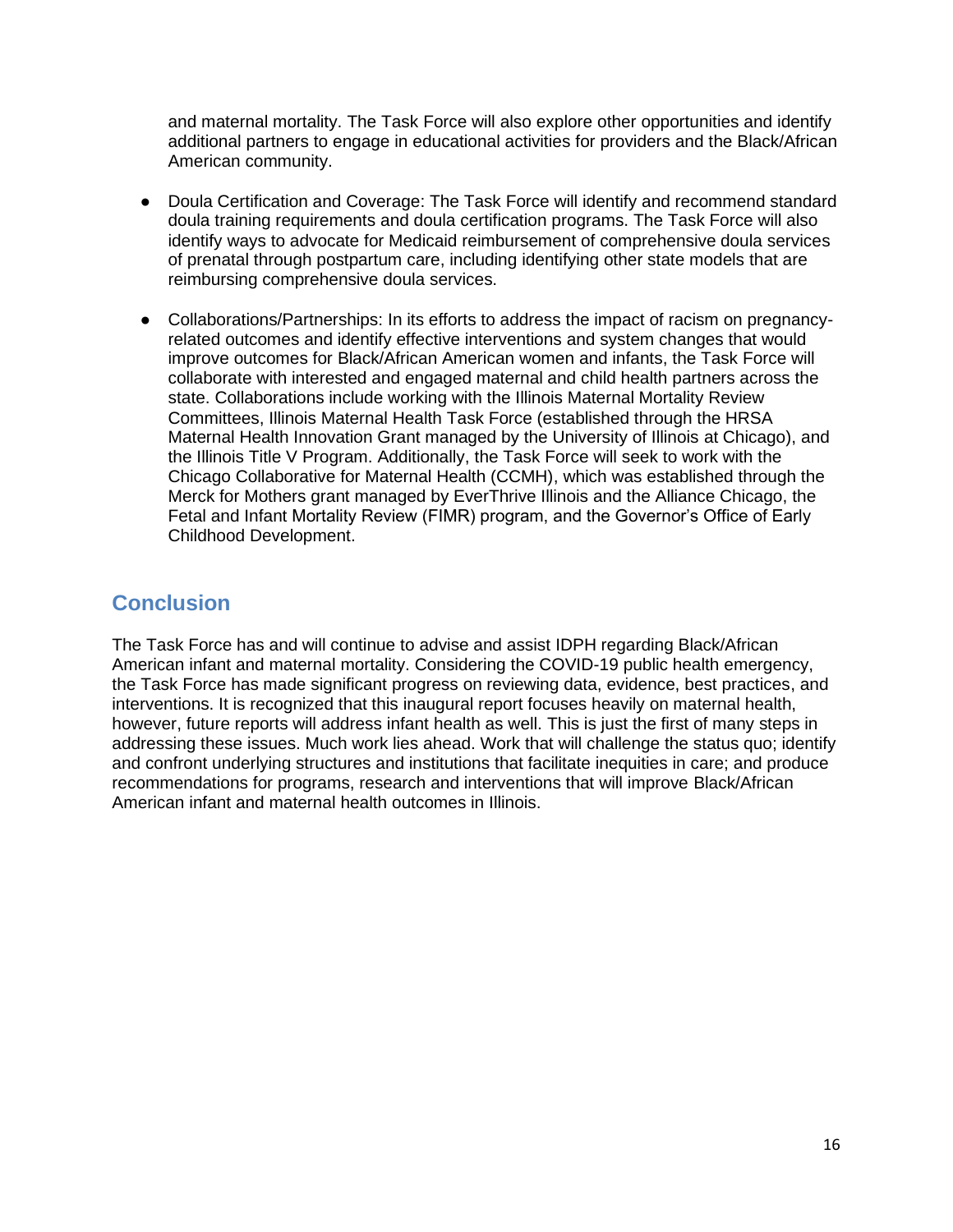| <b>Committee Member</b>                                 | <b>Specialty/Sub-</b><br><b>Specialty/Occupation</b>                                                                         | <b>Affiliation</b>                                                                       |  |  |  |
|---------------------------------------------------------|------------------------------------------------------------------------------------------------------------------------------|------------------------------------------------------------------------------------------|--|--|--|
|                                                         | (3) Members from the various State Departments                                                                               |                                                                                          |  |  |  |
| Kenya D. McRae, JD, PhD                                 | Director of Public Health or Designee                                                                                        | Illinois Department of Public Health,<br>Office of Women's Health and Family<br>Services |  |  |  |
| Open                                                    | Director of Healthcare and Family<br><b>Services or Designee</b>                                                             | Illinois Department of Healthcare and<br><b>Family Services</b>                          |  |  |  |
| LaTanya Law, MA                                         | Secretary of Human Services or<br>Designee                                                                                   | Illinois Department of Human Services                                                    |  |  |  |
| Two (2) Medical Providers (infant and community health) |                                                                                                                              |                                                                                          |  |  |  |
| <b>Richard David, MD</b>                                | Professor (Pediatrics)                                                                                                       | University of Illinois at- Chicago                                                       |  |  |  |
| <b>Cheryl Wolfe, MD, MS</b>                             | Physician, Vice Chair of Obstetrics<br>and Section Director of Ambulatory<br>Services                                        | Rush University and Medical Center                                                       |  |  |  |
| Two (2) OB/GYN Specialists                              |                                                                                                                              |                                                                                          |  |  |  |
| <b>Catherine Harth, MD, FACOG</b>                       | Physician and Associate Professor<br>Section of General Obstetrics and<br>Gynecology                                         | University of Chicago Medicine                                                           |  |  |  |
| Gloria L. Elam, MD, MPH                                 | Physician; Labor and Delivery<br><b>Medical Director and Associate</b><br>Professor of Clinical Obstetrics and<br>Gynecology | University of Illinois at Chicago                                                        |  |  |  |
| Two (2) Professionally trained Doulas                   |                                                                                                                              |                                                                                          |  |  |  |
| Stephanie James, CD, CLC                                | Doula Specialist, Lactation Counselor                                                                                        | Peaceful Birth Practices, LLC                                                            |  |  |  |
| <b>Jasmine Martin, BS</b>                               | Doula                                                                                                                        | Children's Home and Aid                                                                  |  |  |  |
| <b>Two (2) Registered Nurses</b>                        |                                                                                                                              |                                                                                          |  |  |  |
| Virginia Julion, RN, MPH                                | Fetal and Infant Mortality Review<br>Coordinator (Retired)                                                                   | University of Chicago                                                                    |  |  |  |
| Jerrilyn Pearson, RN, BSN,<br>MSN, EdD                  | CEO, President                                                                                                               | First Step to Excellence Health Care<br><b>Training Academy</b>                          |  |  |  |

 $\overline{\phantom{a}}$ 

# **Appendix 1: Task Force Committee Membership (as of 9/22/2020)**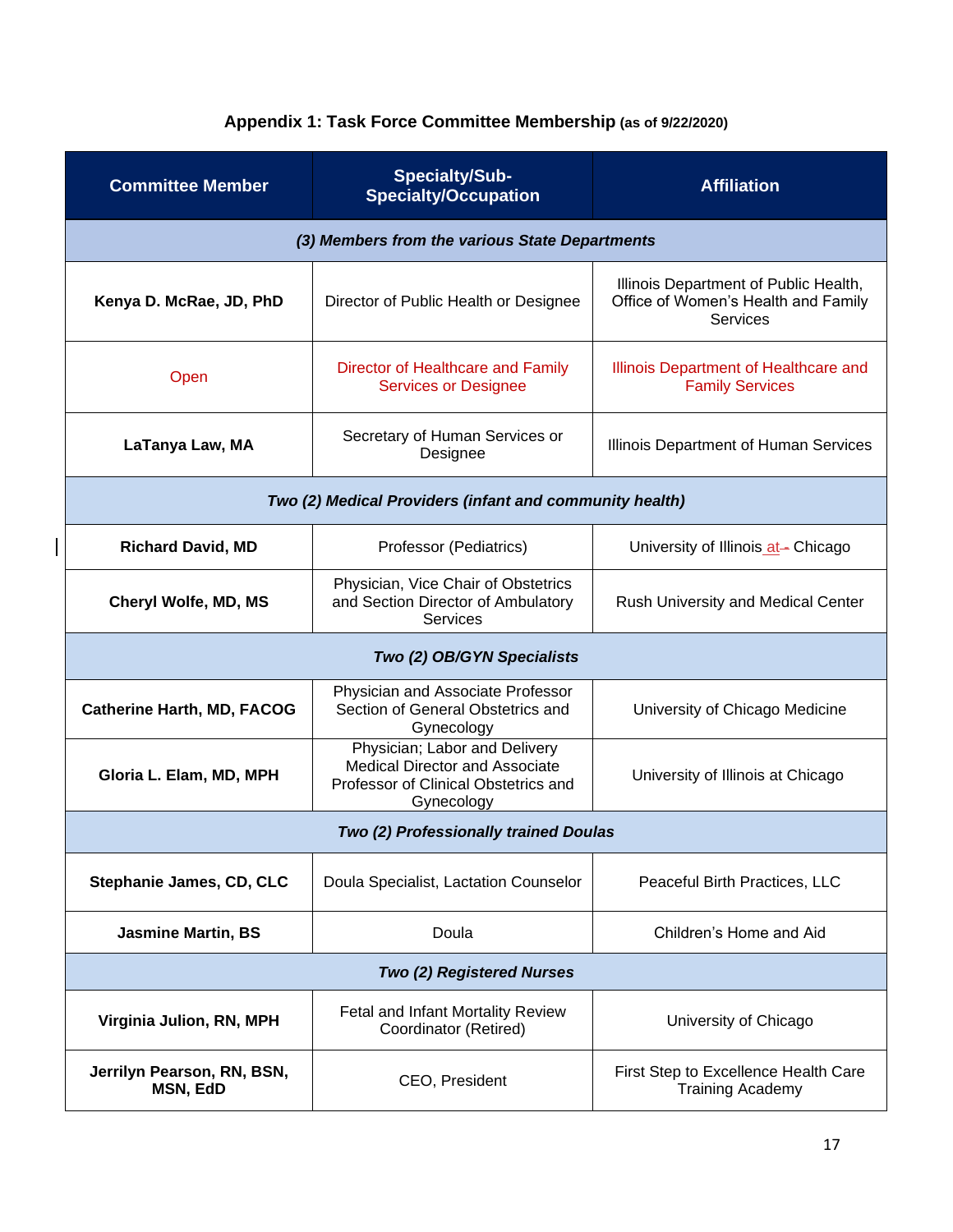| Two (2) Certified Nurse Midwives                                              |                                                                                                                               |                                                                                                              |  |  |
|-------------------------------------------------------------------------------|-------------------------------------------------------------------------------------------------------------------------------|--------------------------------------------------------------------------------------------------------------|--|--|
| Shirley Fleming, BSN, MN,<br>CNM, MDiv, DrPH                                  | Co-Director of the Center for Faith<br>and Community Health<br>Transformation<br>Director, Faith Health Promotion,<br>Retired | University of Illinois at Chicago, Office<br>of Community Engagement and<br>Neighborhood Health Partnerships |  |  |
| Jeanine Logan, MPH, MSN,<br><b>CNM</b>                                        | Certified Nurse Midwife, Birth<br>Assistant/Registered Nurse                                                                  | <b>PCC Community Wellness Center</b>                                                                         |  |  |
|                                                                               | Four (4) Community Experts on Maternal and Infant Health                                                                      |                                                                                                              |  |  |
| Angela Ellison, PhD, MS.Ed<br>(Chair)                                         | <b>Senior Director</b>                                                                                                        | University of Illinois at Chicago, Office<br>of Community Engagement and<br>Neighborhood Health Partnerships |  |  |
| Cheryl Floyd, MS.Ed                                                           | Director, Center for Health Promotion<br>and Wellness                                                                         | Winnebago County Health Department                                                                           |  |  |
| Pamela Roesch, MPH                                                            | Epidemiologist/Director of Health<br>Equity                                                                                   | Sinai Health System                                                                                          |  |  |
| Karyn Stewart, PhD                                                            | Professor, Sociology                                                                                                          | <b>DePaul University</b>                                                                                     |  |  |
| One (1) Member Representative of Hospital Leadership                          |                                                                                                                               |                                                                                                              |  |  |
| Debra Wesley, MSW                                                             | <b>President and Chief Executive Officer</b>                                                                                  | Sinai Health System                                                                                          |  |  |
| One (1) Member Representative of Health Insurance Company                     |                                                                                                                               |                                                                                                              |  |  |
| Open                                                                          |                                                                                                                               |                                                                                                              |  |  |
|                                                                               | One (1) African American Woman of Childbearing Age (experienced traumatic pregnancy)                                          |                                                                                                              |  |  |
| Tamela Milan-Alexander,<br><b>MPPA (Co-Chair)</b>                             | <b>Westside Healthy Start Community</b><br>Action Network, Coordinator                                                        | <b>Access Warren Health Center</b>                                                                           |  |  |
| One (1) Physician Representative of the Illinois Academy of Family Physicians |                                                                                                                               |                                                                                                              |  |  |
| Santina Wheat, MD, MPH,<br><b>FAAFP, AAHIVS</b>                               | Program Director, Family Physician<br>with OB                                                                                 | <b>Erie Family Health Centers</b>                                                                            |  |  |
| One (1) Physician Representative of the Illinois Chapter of AAP (ICAAP)       |                                                                                                                               |                                                                                                              |  |  |
| Daniel Johnson, MD                                                            | Pediatrician/Pediatric Infectious<br><b>Disease Specialist</b>                                                                | University of Chicago Medicine                                                                               |  |  |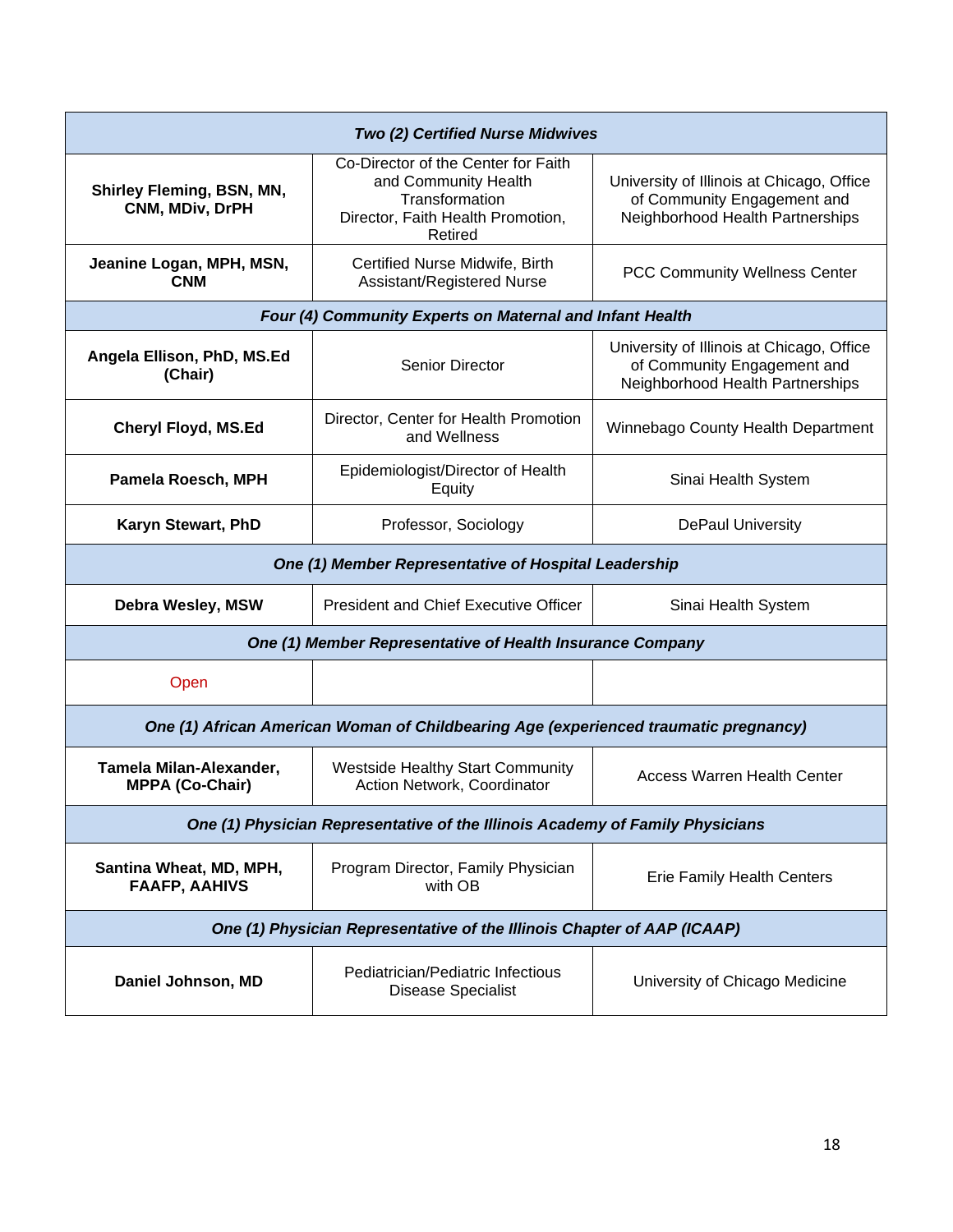# **Appendix 2: Subcommittee Members, Meeting Attendees and Meeting Dates**

| <b>Community Engagement Subcommittee</b>                                                                                                                                                                                                                                                                                                                              |                                                                                                                                                                                                                                                                        |
|-----------------------------------------------------------------------------------------------------------------------------------------------------------------------------------------------------------------------------------------------------------------------------------------------------------------------------------------------------------------------|------------------------------------------------------------------------------------------------------------------------------------------------------------------------------------------------------------------------------------------------------------------------|
| Shirley Fleming, Co-Lead*<br>Tamela Milan-Alexander, Co-Lead*<br><b>Bisola Bello</b><br>Cheryl Floyd*<br><b>Wandy Hernandez</b><br>Stephanie James*<br>Virginia Julion*<br>Jessica Lamberson<br><b>Kelsie Landers</b><br>Jasmine Martin*<br>Pamela Roesch*<br><b>Judith Stewart</b><br>Karyn Stewart*<br>Kathy Waligora<br>Debra Wesley*                              | March 20, 2020<br>April 28, 2020<br>May 7, 2020<br>June 10, 2020<br>July 8, 2020<br>July 22, 2020<br>August 19, 2020<br>September 2, 2020<br>September 19, 2020<br>September 30, 2020<br>October 14, 2020<br>October 28, 2020<br>November 18, 2020<br>December 9, 2020 |
| <b>Programs and Best Practices Subcommittee</b>                                                                                                                                                                                                                                                                                                                       |                                                                                                                                                                                                                                                                        |
| Dara Gray-Basely, Lead<br>Nelson Agbodo<br>Michele Brown<br>Angela Ellison*<br>Veronica Halloway<br>Michelle Hoersch<br>Virginia Julion*<br>Patti Lee King<br>Jessica Lamberson<br>Gordon Mayer<br>Jasmine Martin*<br>Kenya McRae*<br>Jennie Pinkwater<br>Santina Wheat*<br>Cheryl Wolfe*                                                                             | May 26, 2020<br>June 23, 2020<br>August 4, 2020<br>August 25, 2020<br>September 29, 2020<br>October 26, 2020<br>November 17, 2020                                                                                                                                      |
| <b>Systems Subcommittee</b>                                                                                                                                                                                                                                                                                                                                           |                                                                                                                                                                                                                                                                        |
| Glendean Burton, Co-Lead<br>Catherine Harth, Co-Lead*<br><b>Timika Anderson Reeves</b><br>Brenda Blasingame<br>Ann Borders<br>Glenda Burnett<br>Kathy Chan<br>Shondra Clay<br>Jessica Davenport<br>Arden Handler<br>Daniel Johnson*<br>Bakahia Madison<br><b>Cindy Mitchell</b><br>Angelique Muhammad<br><b>Ashley Phillips</b><br>Virginia Reising<br>Cynthia Wilson | April 3, 2020<br>May 6, 2020<br>June 8, 2020<br>July 13, 2020<br>August 10, 2020<br>September 25, 2020<br>October 12, 2020<br>October 30, 2020<br>November 9, 2020<br>December 14, 2020                                                                                |

*\*Task Force Members*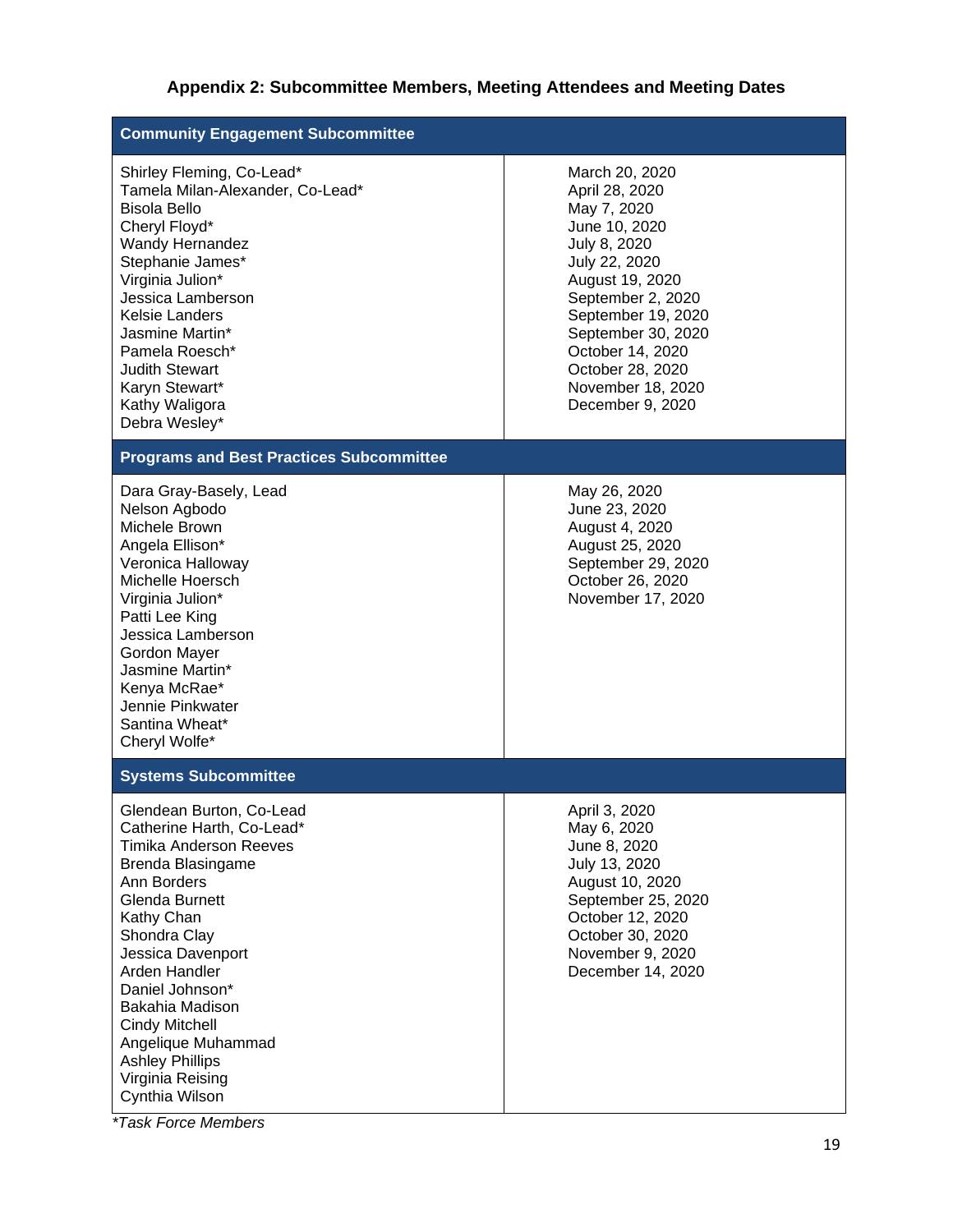## **Appendix 3: Listening Guide**

#### **IMMT – Community Engagement Subcommittee Listening Session Questions** *(v.11/06/20)*

Key questions the subcommittee would like covered if there are time constraints are marked with an (\*) at the end.

#### **I. Before Pregnancy Section**

A.1. In the year before you found out you were pregnant, were there things that happened that made you or a mother you know feel stressed or overwhelmed? \*

A.2. Can you describe the top 2 or 3 things that were the major reasons that you or a mother that you know felt stressed or overwhelmed in the year before you found out you were pregnant? \*

A.3. How do you feel about the way that you or a mother you know were treated by the doctors, nurses, or other health care providers who cared for you in the year before you found out you were pregnant? What did the providers do or say to make you feel this way? \*

A.4. How did your providers include you in your care? \*

A.5. In the year before you found out you were pregnant, what things helped you feel well and manage stress? \*

#### **II. During Pregnancy Section**

B.1. During your last pregnancy, were there things that happened that made you or a mother you know feel stressed or overwhelmed? \*

B.2. Can you describe the top 2 or 3 things that were the major reasons that you or a mother that you know felt stressed or overwhelmed during pregnancy? \*

B.3. How do you feel about the way that you or a mother you know were treated by the doctor, nurse, or other health care provider who cared for you during your pregnancy before your birth? What did the provider do or say to make you feel this way? \*

B.4. How did the provider include you or the mother you know in your care?

B.5. Can you share with me your thoughts on whether or not the things the health provider suggested you do in order to have a healthy pregnancy were things that you or the mother you know could actually do? If they were not things you could do, what were some of the challenges? \*

B.6. In what ways did your provider connect you or the mother you know with the resources that you needed? If the provider did not connect you with resources, what was needed that was not provided?

B.7. If you had the option, would you have chosen a different provider to care for you during your pregnancy if you could go through pregnancy again? Why or why not? \*

B.8. Now we want to talk about those things that helped you feel well during your pregnancy. As a reminder, when we talk about being well, we mean wellness overall – your physical, mental, and spiritual wellbeing.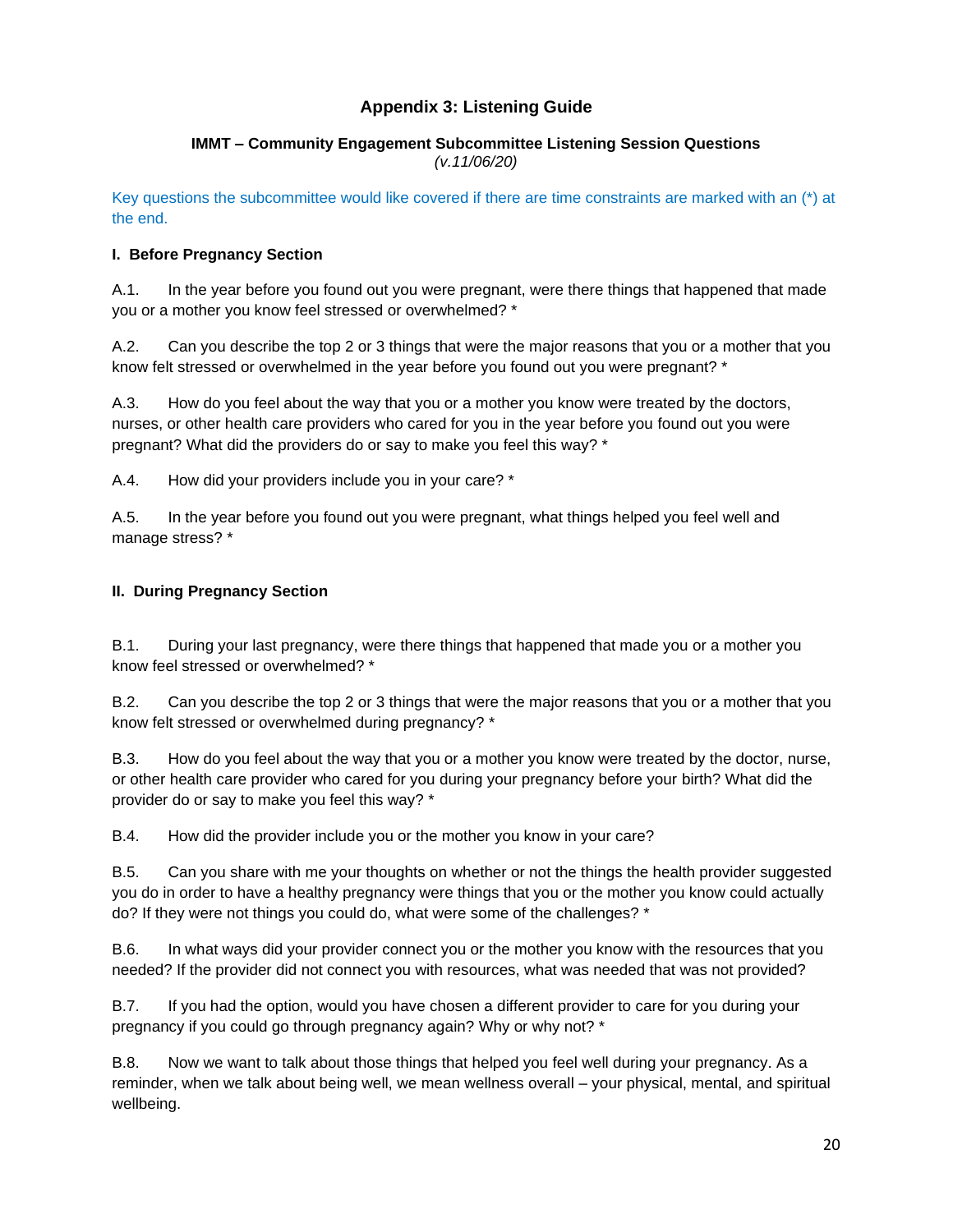B.9 During your last pregnancy, what things helped you feel well and manage stress?

## **III. Birth and Postpartum Section**

C.1. During your birth at the hospital, in your home, or at another location, were there things that happened that made you or a mother you know feel stressed or overwhelmed? Can you describe what happened during birth to make you or the mother you know feel this way? \*

C.2. Now, how about in the months and year after birth? Were there things that happened that made you or a mother you know feel stressed or overwhelmed?

C.3. Can you describe the top 2 or 3 things that were the major reasons that you or a mother that you know felt stressed or overwhelmed in the months and year after birth?

C.4. Thinking back to your birth specifically, how do you feel about the way that you or a mother you know were treated by the doctor, nurse, or other health care providers who cared for you during your birth? What did the providers do or say to make you feel this way? \*

C.5. If you had the option, would you have chosen a different provider or provider type – like a midwife – to care for you or another hospital to go to for your birth if you could do it again? Why or why not?

C.6. Were you able to return to your doctor, nurse, or other health care provider for a follow-up visit after birth? Why or why not? \*

C.7. For those who were able to return to your provider or clinic after birth, how do you feel about the way that you or a mother you know were treated by the doctor, nurse, or other health care providers? What did the providers do or say to make you feel this way?

C.8. Can you share with me your thoughts on whether or not the things the health provider suggested you do in order to have a healthy recovery from pregnancy or birth were things that you or the mother you know could actually do.

C.9. In what ways did your provider connect you or the mother you know with the resources that you needed? If the provider did not connect you with resources, what was needed that was not provided?\*

C.10. Now, I want to talk about those things that helped you feel well in the months and year after you delivered. As a reminder, think about wellness overall – your physical, mental, and spiritual wellbeing.

C.11. In the months and year after your birth, what things helped you manage stress and feel well?

**IV. Wrap Up Section**: In the months and year after your birth, what things helped you manage stress and feel well?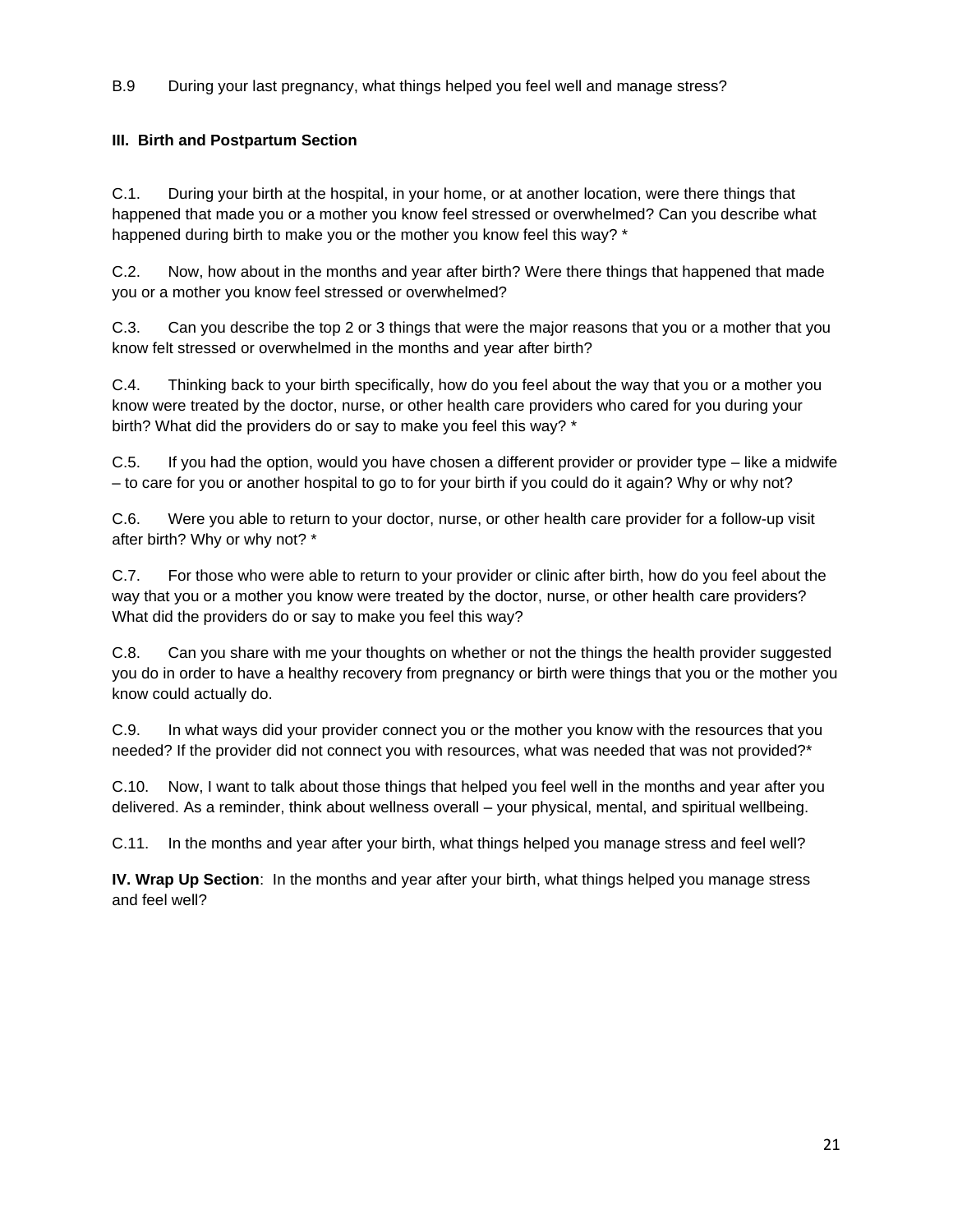## **Appendix 4: Programs and Best Practices Subcommittee Tool**

# Task Force for Infant and Maternal Mortality Among African Americans **Health among African American Women Programs and Best Practices Subcommittee**

## Research and Effective Programs/Interventions Information Gathering Tool **Deadline to Submit**

Purpose of Tool:

The Illinois Department of Public Health (IDPH) has convened the Task Force for Infant and Maternal Mortality Task Force Among African Americans (IMMT) to respond to legislative mandates to better understand and address maternal morbidity and mortality disparately impacting African American women. Three subcommittees have been created to distribute the work amongst the members. The Programs and Best Practices (P&BP) Subcommittee is charged with identifying and assessing key research and effective programs that have been initiated at the state level (within and outside of Illinois) as well as at the national level. The subcommittee's findings will inform the content of the Task Force's annual report, including specific recommendations to the State on new initiatives and action plans.

Instructions: Please complete this form and help us to identify the following:

- . Effective programs and interventions to address the social determinants of health disparities in maternal and infant outcomes (past or present)
- Key research findings regarding women's health before, during, and after/between pregnancies

Name of person submitting form: with a state of the control of the control of the control of the control of the

Name of organization/individual conducting program/research: www.community.com/

| Type (please check one): | Program | Research |
|--------------------------|---------|----------|
|--------------------------|---------|----------|

Target population (community, geography, and demographics - age, race/ethnicity):

Program components/Research variables and how measured: Key outcomes or takeaways of the program/research: